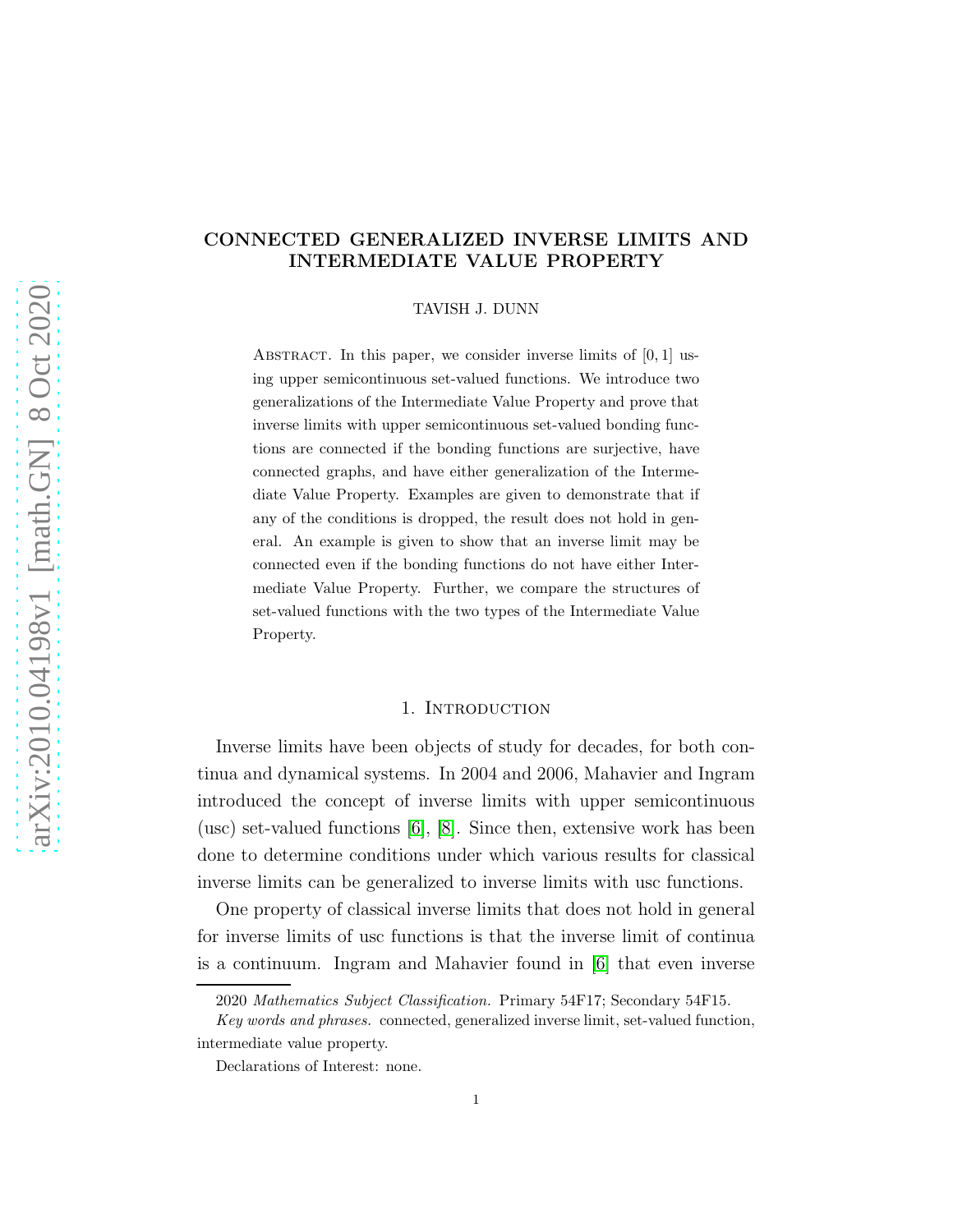limits of usc functions on [0, 1] are compact and nonempty but not necessarily connected. Ingram presents the following problems in [\[5\]](#page-16-2):

Problem. 6.1 Characterize connectedness of inverse limits on continua with upper semicontinuous bonding functions.

Problem. 6.2 Characterize connectedness of inverse limits on continua with upper semicontinuous bonding functions on [0, 1].

**Problem. 6.3** Find sufficient conditions that an inverse limit on continua with upper semicontinuous bonding functions be a continuum.

**Problem. 6.4** Solve Problem 6.3 on  $[0, 1]$ .

In [\[8\]](#page-16-1), Mahavier found that for a usc function  $f : [0,1] \rightarrow 2^{[0,1]}$ ,  $\lim\{[0, 1], f\}$  is connected if each of its Mahavier Products

$$
G_n(f) = \left\{ (x_0, x_1, x_2, \dots) \in \prod_{i \in \omega} [0, 1] : x_i \in f(x_{i+1}) \; \forall i \leq n \right\}
$$

is connected. In [\[6\]](#page-16-0), Ingram and Mahavier showed that, if for each  $i \in \omega$ ,  $f_i: X_{i+1} \to 2^{X_i}$  is a usc function such that  $f_i(x)$  is connected for each  $x \in X_{i+1}$ , then  $\varprojlim \{ X_i, f_i \}$  is connected. Nall also extended this in [\[10\]](#page-17-0) to show that  $\underline{\lim} F$  is connected if  $F : X \to 2^X$  is a surjective usc function with connected graph  $G(F)$  such that  $G(F) = \bigcup_{\alpha} G(f_{\alpha}),$ where each  $F_{\alpha}$  is usc and  $F_{\alpha}(x)$  is connected for each  $x \in X$ .

Greenwood and Kennedy developed a characterization for the connectedness of inverse limits of usc functions on [0, 1] that are surjective and have connected graphs in [\[3\]](#page-16-3) and refined the result in [\[4\]](#page-16-4). Their necessary and sufficient condition for showing the inverse limit is disconnected involves finding a finite sequence of certain subsets of the graphs of consecutive bonding functions and using this sequence to construct a proper component of the inverse limit.

In Section 2 we introduce two generalized notions of the Intermediate Value Property that are applicable to set-valued functions. In Section 3 we use the Greenwood and Kennedy's characterization in [\[4\]](#page-16-4) to show that inverse limits of usc functions with either of these two notions are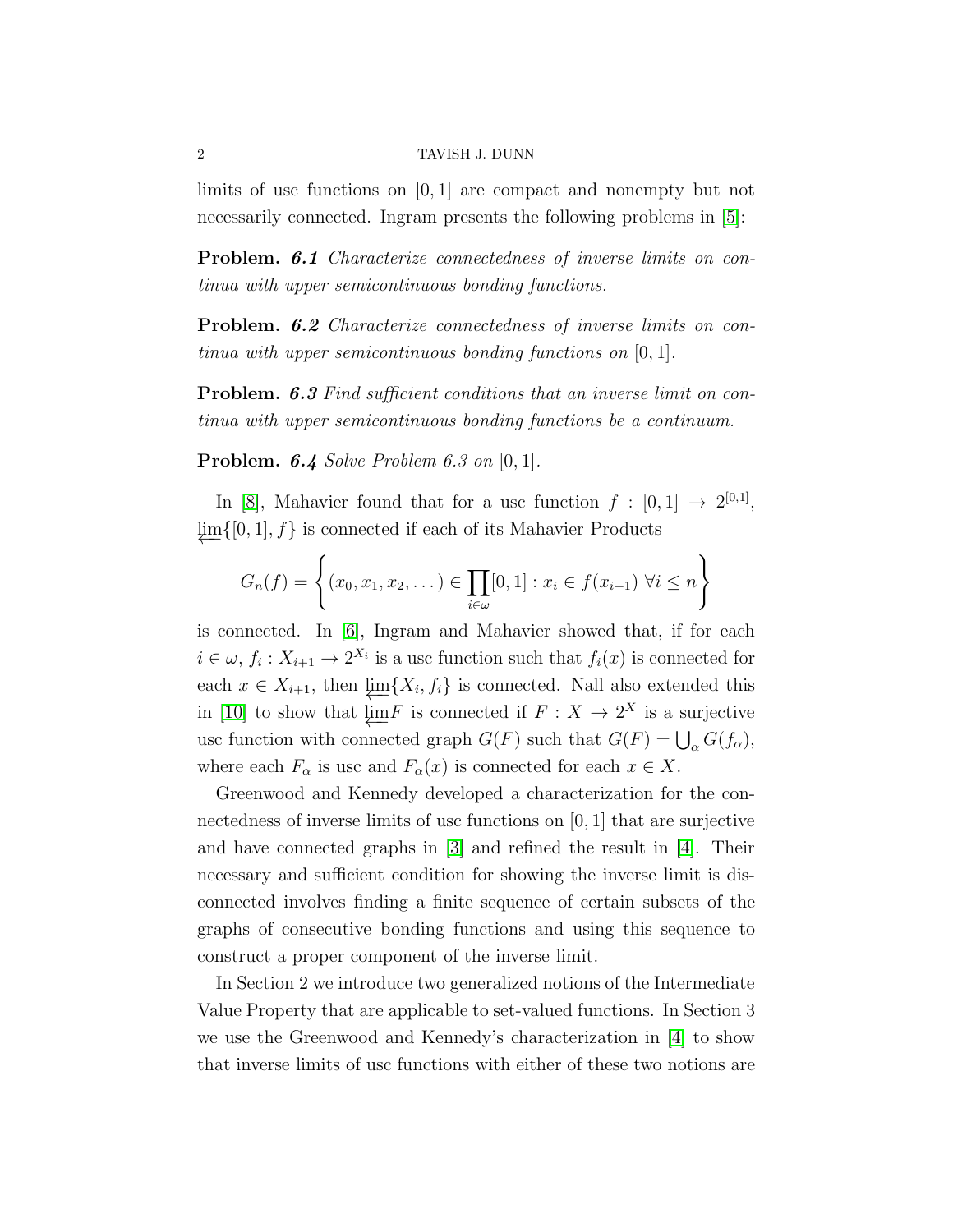connected. The main result of the paper is the following which can be found in Theorem [3.5:](#page-8-0)

**Theorem.** For each  $n \in \mathbb{N}$ , let  $f_n : [0,1] \to 2^{[0,1]}$  be a surjective, uppersemicontinuous function with the Weak Intermediate Value Property and a connected graph  $G(f_n)$ . Then  $\varprojlim\{[0, 1], f_n\}$  is connected.

The utility of this theorem lies in the fact that its conditions are properties of the individual bonding functions, without regard to their placement in the inverse sequence. We give examples in Section 4 to demonstrate that the assumptions in the above theorem cannot be dropped and that the Weak Intermediate Value Property is not a necessary condition for the inverse limit to be connected.

This paper is part of a broader study on the Intermediate Value Property as it relates to generalized inverse limits. Two generalized notions of the Intermediate Value Property, named the Intermediate Value Property and Weak Intermediate Value Property, are introduced. These two properties are distinct from each other, but when applied to single-valued functions, both of these notions are equivalent to the classical Intermediate Value Property. The Weak Intermediate Value Property is sufficient to prove the main results of this paper. But in other areas of this study involving orbits of usc functions, the Intermediate Value Property leads to a generalization Sharkovskii's Theorem on the existence of periodic orbits of a function with a known periodic point [\[11\]](#page-17-1) and a connection between periodicity in the bonding function and indecomposability of the inverse limit [\[2\]](#page-16-5).

## 2. Preliminary Definitions and Notation

Here a *continuum* will refer to a nonempty, compact, connected metric space. For a continuum  $X$ , we denote the collection of nonempty compact subsets of X by  $2^X$  and denote the collection of nonempty subcontinua of X by  $C(X)$ . The graph of a function  $f : [a, b] \to 2^{[c,d]}$ is the set  $G(f) = \{(x, y) \in [a, b] \times [c, d] : y \in f(x)\}.$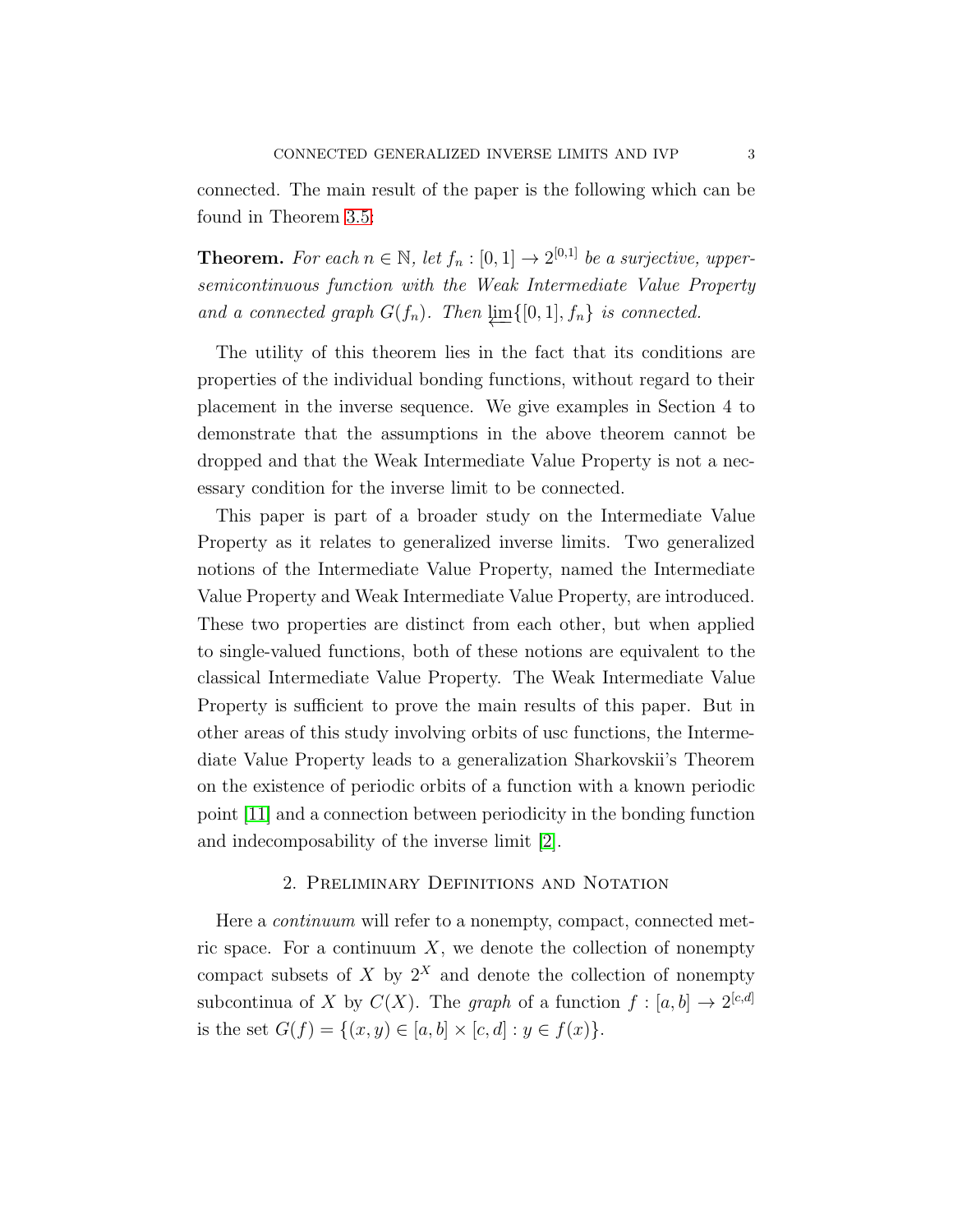**Definition 2.1.** A function  $f : [a, b] \rightarrow 2^{[c,d]}$  is upper semicontinuous at x if for every open set U containing  $f(x)$  there is an open set V containing x such that  $f(V) \subseteq U$ . The function f is upper semicontinuous if it is upper semicontinuous at every point in its domain.

It is well known from [\[6\]](#page-16-0) that f is upper semicontinuous if and only if  $G(f)$  is closed. If  $x_1, x_2 \in [a, b]$ , let  $\overline{x_1 x_2}$  denote the closed interval with endpoints  $x_1$  and  $x_2$ . For any  $0 \le a \le b \le 1$ , let  $V_{[a,b]} = [a, b] \times [0, 1]$ .

**Definition 2.2.** Let  $X_0, X_1, X_2, \ldots$  be a sequence of continua and for all  $i \in \omega$  let  $f_{i+1}$ :  $X_{i+1} \to 2^{X_i}$  be usc. The *inverse limit* of the pair  $\{X_i, f_i\}$  is the subspace of  $\prod_{i \in \omega}$  given by

$$
\varprojlim \{X_i, f_i\} = \left\{ \boldsymbol{x} = (x_0, x_1, \dots) \in \prod_{i \in \omega} X_i : x_{i-1} \in f_i(x_i) \ \forall i \geq 1 \right\}.
$$

The spaces  $X_i$  are called the *factor spaces* of the inverse limit, and the functions  $f_i$  are the *bonding functions*.

**Definition 2.3.** Let  $f : [a, b] \to 2^{[c,d]}$  be an upper semicontinuous function. We say f has the Intermediate Value Property if, given distinct  $x_1, x_2$ , distinct  $y_1 \in f(x_1)$ ,  $y_2 \in f(x_2)$ , and y strictly between  $y_1$  and  $y_2$ , there is some x strictly between  $x_1$  and  $x_2$  such that  $y \in f(x)$ .

We say f has the Weak Intermediate Value Property if, given distinct  $x_1, x_2,$  and  $y_1 \in f(x_1)$  there is some  $y_2 \in f(x_2)$  such that if y is between  $y_1$  and  $y_2$ , then there is x between  $x_1$  and  $x_2$  such that  $y \in f(x)$ .

Note that in the previous definition we do not specify if  $x_2$  is larger than  $x_1$ . For the Intermediate Value Property, this makes no difference as the definition is symmetric with respect to  $x_1$  and  $x_2$ . However in the definition of the Weak Intermediate Value Property,  $y_2$  is dependent on  $x_1, y_1$ , and  $x_2$ , so order matters. So for a function to have the Weak Intermediate Value Property, it is necessary for the condition to hold when  $x_2 > x_1$  and  $x_1 > x_2$ . An example of a surjective usc function  $f: [0,1] \to 2^{[0,1]}$  where the condition holds only for  $x_2 > x_1$  yet the inverse limit is disconnected can be found in Example [4.1.](#page-14-0)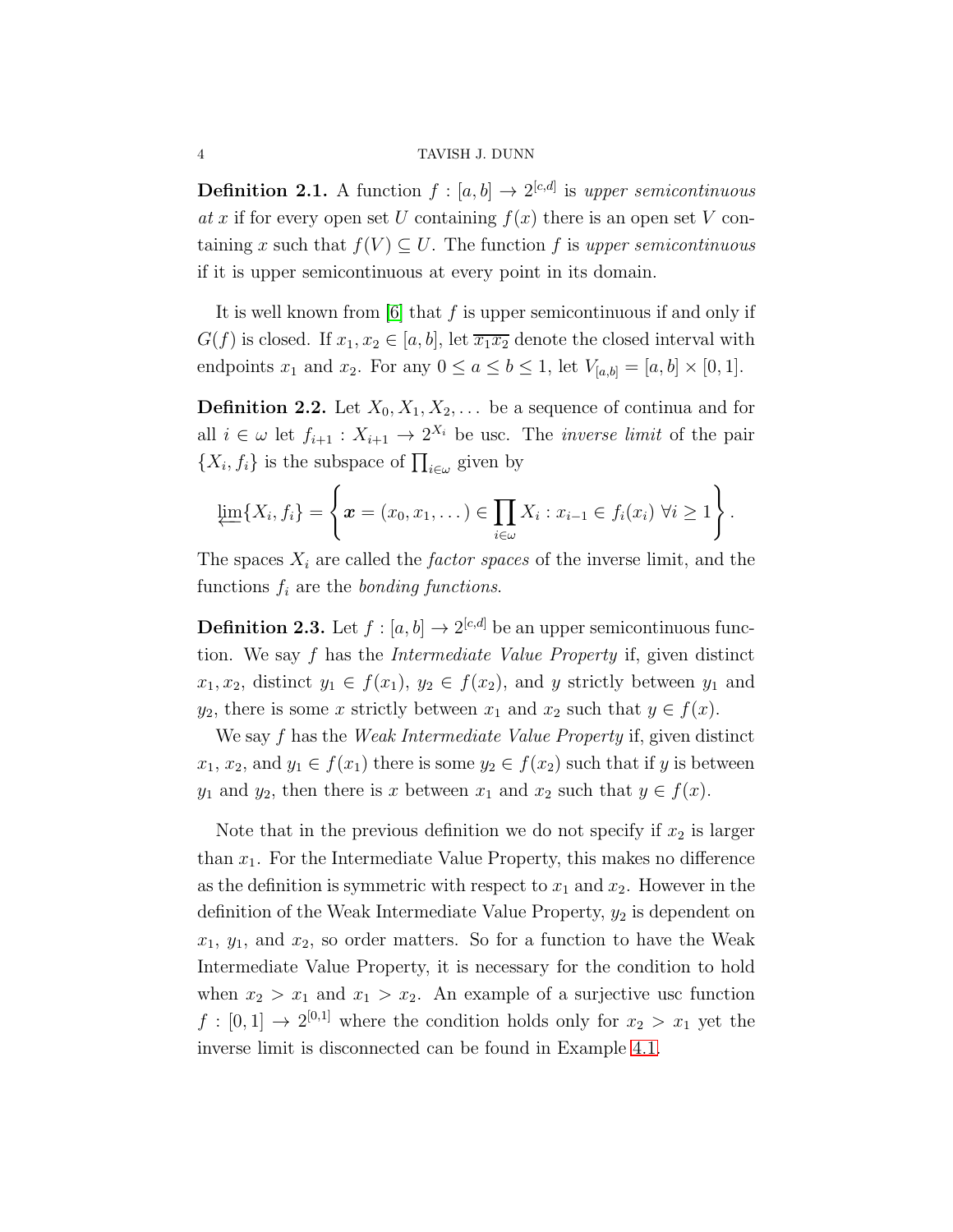**Notation.** Let  $i > 0$ ,  $\epsilon > 0$ , and  $A_i = [a_i, b_i]$  be a subset of [0, 1] for each *i*. For  $j \in \{i, i-1\}$ , define

$$
J_j = [0, a_j), \t R_i = (K_i \times [0, 1]) \cup Z_i,
$$
  
\n
$$
K_j = (b_j, 1) \t T L_i = T_i \cup L_i,
$$
  
\n
$$
Z_i = A_i \times A_{i-1}, \t T R_i = T_i \cup R_i,
$$
  
\n
$$
T_i = ([0, 1] \times K_{i-1}) \cup Z_i, \t B L_i = B_i \cup L_i
$$
  
\n
$$
B_i = ([0, 1] \times J_{i-1}) \cup Z_i, \t B R_i = B_i \cup R_i,
$$
  
\n
$$
L_i = (J_i \times [0, 1]) \cup Z_i,
$$

$$
Z_i(\epsilon) = ((a_i - \epsilon, b_i + \epsilon) \times (a_{i-1} - \epsilon, b_{i-1} + \epsilon)) \cap ([0, 1] \times [0, 1]).
$$

**Definition 2.4.** Suppose  $i > 0$  and  $f : [0, 1] \rightarrow 2^{[0,1]}$  is use. If for each  $j \in \{i, i-1\}, A_i = [a_i, b_i] \subsetneq [0, 1]$ , either

- $S \in \{BL, BR, TL, TR\}$ , or
- $A_i \cap \{0, 1\} = \emptyset$  and  $S \in \{L_i, R_i\}$ , or
- $A_{i-1} \cap \{0,1\} = \emptyset$  and  $S \in \{B_i, T_i\},\$

and there exists  $\epsilon > 0$  and a component C' of the set  $G(f) \cap Z_i(\epsilon)$  such that  $C' \subset S$ , then any component C of  $C' \cap Z_i$  is an S-set in  $G(f)$ framed by  $A_i \times A_{i-1}$ , denoted  $G(f) \sqsubset_C S$ .

In the following definition, only condition (1) is used for the purpose of proving our main result. But for the sake of completeness and to properly introduce Greenwood's and Kennedy's criterion for connected inverse limits of surjective usc functions on [0, 1] with connected graphs, we present the full definition of a CC-sequence.

**Definition 2.5.** Suppose for each  $i > 0$ ,  $f_{i+1} : [0, 1] \rightarrow 2^{[0,1]}$  is a surjective upper-semicontinuous function with a connected graph, denoted  $G_{i+1}$ , and  $m, n \in \mathbb{N}$  are such that  $m+1 < n$ . Suppose that there exist

- a closed interval  $A_i \subsetneq [0, 1]$  for each  $i, m \leq i \leq n$ , and
- a point

$$
\langle p_k \rangle_{k \in \omega} \in \varprojlim \{ [0,1], f_i \} \cap \left( \prod_{i < m} [0,1] \times \prod_{m \leq i \leq n} A_i \times \prod_{i > n} [0,1] \right).
$$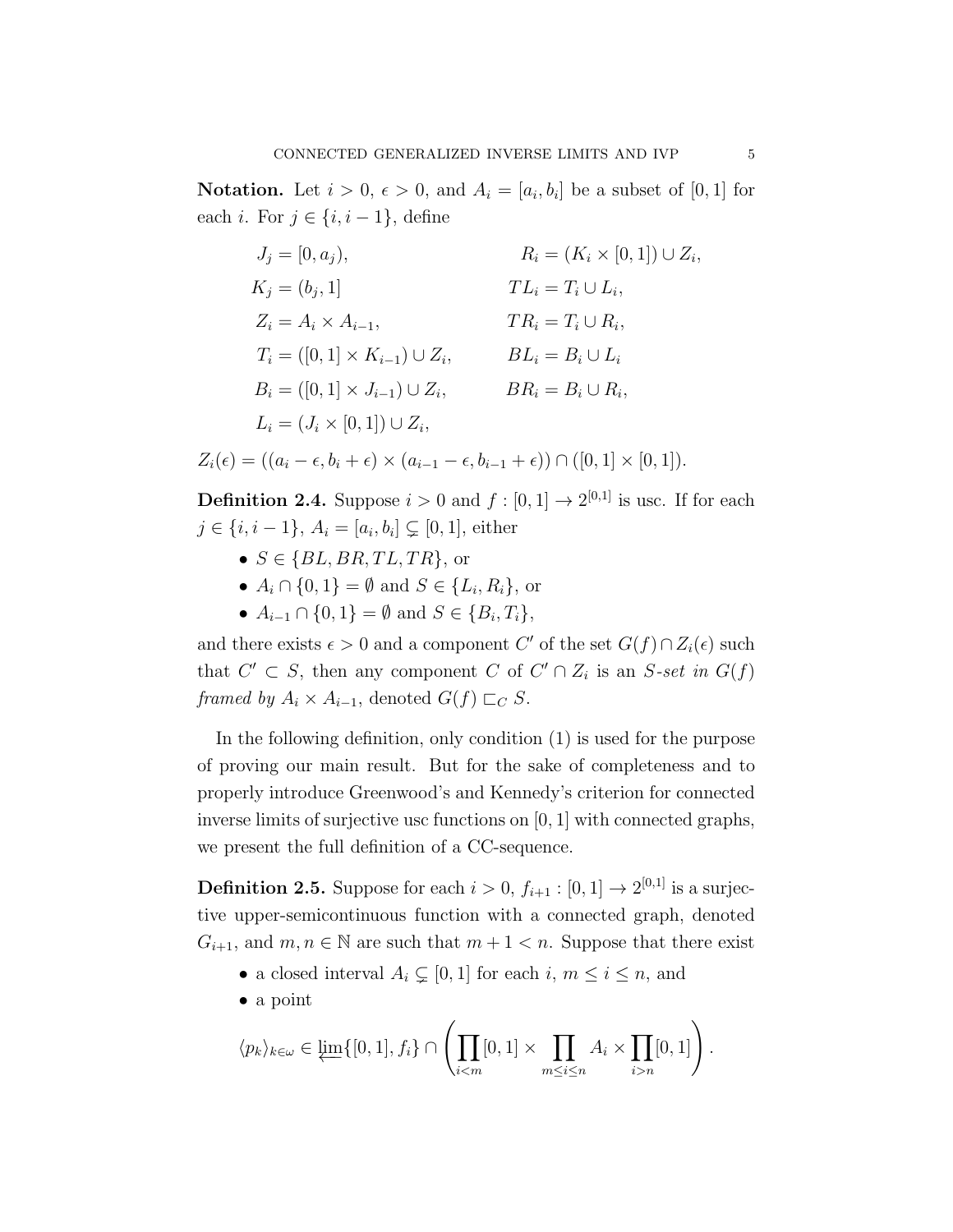For each  $i > 0$ , let  $C_i$  be the component of  $G_i \cap Z_i$  containing  $(p_i, p_{i-1})$ and suppose the following properties hold:

- (1)  $G_{m+1} \sqsubset_{C_{m+1}} R_{m+1}$  or  $G_{m+1} \sqsubset_{C_{m+1}} L_{m+1}$ ;
- if  $n = m+2$ , then  $G_{m+2} \sqsubset_{C_{m+2}} T_{m+2}$  if  $G_{m+1} \sqsubset_{C_{m+1}} L_{m+1}$ , and  $G_{m+2} \sqsubset_{C_{m+2}} B_{m+2}$  if  $G_{m+1} \sqsubset_{C_{m+1}} R_{m+1}$ ;
	- if  $n > m + 2$ , then  $G_{m+2} \sqsubset_{C_{m+2}} BR_{m+2}$  or  $G_{m+2} \sqsubset_{C_{m+2}}$  $BL_{m+2}$  if  $G_{m+1} \sqsubset_{C_{m+1}} R_{m+1}$ , and  $G_{m+2} \sqsubset_{C_{m+2}} T L_{m+2}$  or  $G_{m+2} \sqsubset_{C_{m+2}} TR_{m+2}$  if  $G_{m+1} \sqsubset_{C_{m+1}} L_{m+1}$ ;
- (3) if  $m + 2 \leq i < n 1$ , then  $G_{i+1} \sqsubset_{C_{i+1}} BL_{i+1}$  or  $G_{i+1} \sqsubset_{C_{i+1}}$  $BR_{i+1}$ , if  $G_i \sqsubset_{C_i} BR_i$  or  $G_i \sqsubset_{C_i} TR_i$ , and  $G_{i+1} \sqsubset_{C_{i+1}} TL_{i+1}$  or  $G_{i+1} \sqsubset_{C_{i+1}} TR_{i+1}$  if  $G_i \sqsubset_{C_i} BL_i$  or  $G_i \sqsubset_{C_i} TL_i$ ;
- (4) if  $n > m + 2$ , then  $G_n \n\sqsubset_{C_n} B_n$  if  $G_{n-1} \n\sqsubset_{C_{n-1}} BR_{n-1}$  or  $G_{n-1} \sqsubset_{C_{n-1}} TR_{n-1}$ , and  $G_n \sqsubset_{C_n} T_n$  if  $G_{n-1} \sqsubset_{C_{n-1}} BL_{n-1}$  or  $G_{n-1} \sqsubset_{C_{n-1}} T L_{n-1}.$

Then  $\{f_i : i > 0\}$  admits a *component cropping sequence*, or CCsequence,

$$
\{A_i : m \le i \le n\},\
$$

over  $[m, n]$  with *pivot point*  $\langle p_k \rangle$ . The collection  $\{f_i : i > 0\}$  of functions admits a CC-sequence if there exist  $m, n \in \mathbb{N}$  such that  $\{f_i : i > 0\}$ admits a CC-sequence over  $[m, n]$  with some pivot point.

<span id="page-5-0"></span>**Theorem 2.6** (Greenwood, Kennedy [\[4\]](#page-16-4)). Suppose that for each  $i \geq 0$ ,  $I_i$  is an interval,  $f_{i+1}: I_{i+1} \to 2^{I_i}$  is a surjective upper-semicontinuous function, and  $G(f_{i+1})$  is connected. The system admits a CC-sequence if and only if  $\varprojlim \{ I_i, f_i \}$  is disconnected.

We show that if all bonding functions have the Weak Intermediate Value Property, then (1) from the above definition cannot be met, i.e. that the graph of such a function contains no  $L$ -sets or  $R$ -sets. This along with Theorem [2.6](#page-5-0) is sufficient to establish the main result.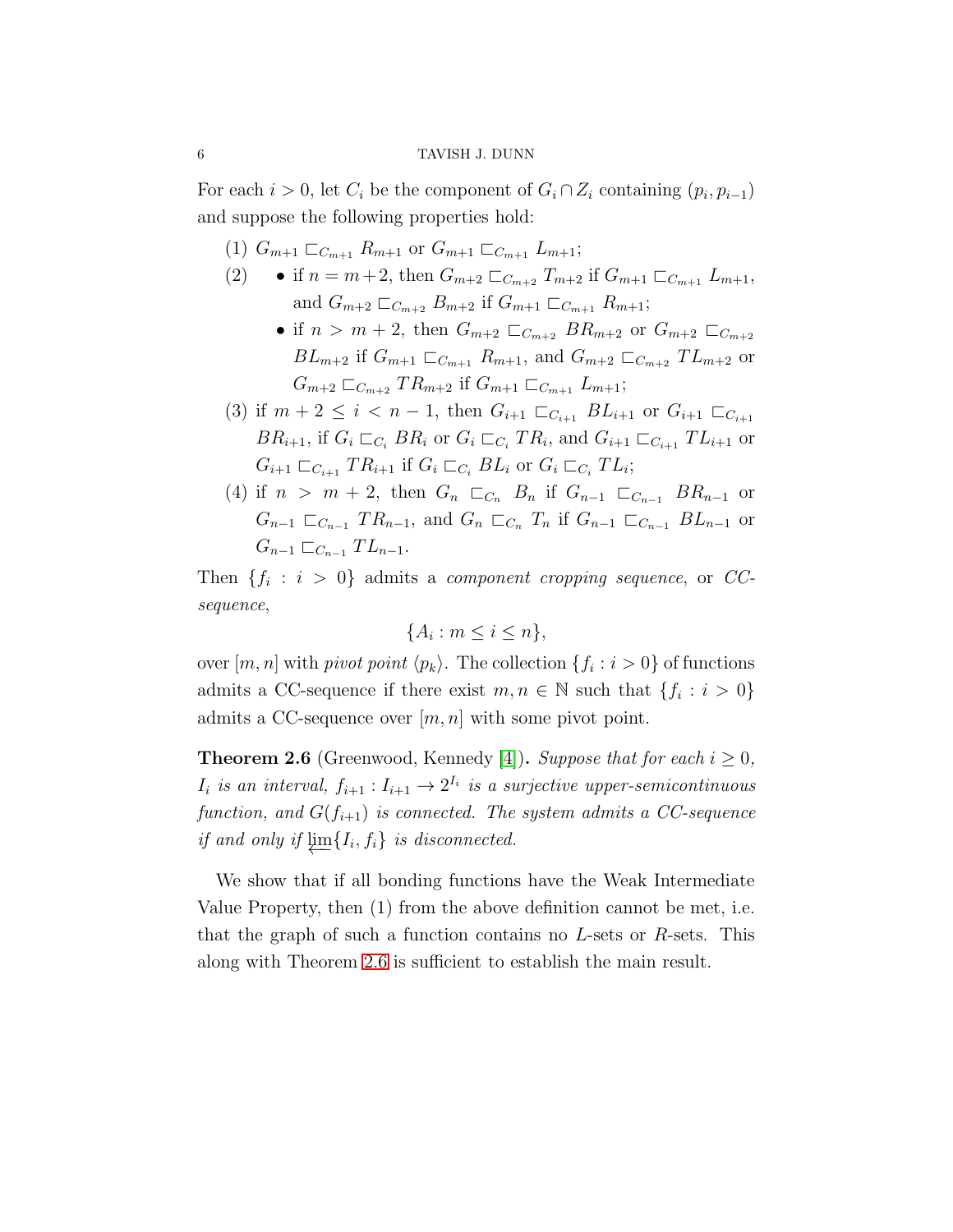#### 3. Showing Connectedness of Inverse Limits

<span id="page-6-0"></span>**Lemma 3.1.** Let  $f : [0,1] \rightarrow 2^{[0,1]}$  be an upper semicontinuous function with  $G(f)$  connected. Then for all  $a \leq b$  there is some subcontinuum C of  $G(f) \cap V_{[a,b]}$  such that  $C \cap \{a\} \times [0,1] \neq \emptyset$  and  $C \cap \{b\} \times [0,1] \neq \emptyset$ .

Proof. Let

$$
\mathcal{L} = \{H : H \text{ is a component of } G(f) \cap V_{[a,b]} \text{ and } H \cap \{a\} \times [0,1] \neq \emptyset\},\
$$

 $\mathcal{R} = \{K : K \text{ is a component of } G(f) \cap V_{[a,b]} \text{ and } K \cap \{b\} \times [0,1] \neq \emptyset \}.$ 

Note for all  $H \in \mathcal{L}$  and  $K \in \mathcal{R}$ , either  $H \cap K = \emptyset$  or  $H = K$  by the maximality of components. Also  $G(f) \cap V_{[a,b]} = (\bigcup \mathcal{L}) \cup (\bigcup \mathcal{R})$ ; otherwise there would be some component D of  $G(f) \cap V_{[a,b]}$  that does not intersect either  ${a} \times [0,1]$  or  ${b} \times [0,1]$ . Then D would be a proper component of  $G(f)$ , contradicting the connectedness of  $G(f)$ .

Suppose that  $\mathcal{L} \cap \mathcal{R} = \emptyset$ . Then  $f(a)$  and  $f(b)$  are disjoint closed subsets of  $G(f) \cap V_{[a,b]}$  such that no component of  $G(f) \cap V_{[a,b]}$  intersects  $f(a)$  and  $f(b)$ . Then by the Cut-Wire Theorem, there are two disjoint closed sets A and B such that  $G(f) \cap V_{[a,b]} = A \cup B$ ,  $f(a) \subseteq A$ , and  $f(b) \subseteq B$ . As each  $H \in \mathcal{L}$  and  $K \in \mathcal{R}$  is connected,  $H \subseteq A$  and  $K \subseteq B$ . Thus  $A = \bigcup \mathcal{L}$  and  $B = \bigcup \mathcal{R}$ . Then  $A \cup (G(f) \cap V_{[0,a]})$  and  $B \cup (G(f) \cap V_{[b,1]})$  are nonempty disjoint closed sets whose union is  $G(f)$ , contradicting the connectedness of  $G(f)$ .

 $\Box$ 

The following theorem provides a graphical characterization of the Weak Intermediate Value Property. A similar result characterizing the Intermediate Value Property is provided in Theorem [3.12](#page-12-0) for the purpose of comparison.

<span id="page-6-1"></span>**Theorem 3.2.** Let  $f : [0,1] \rightarrow 2^{[0,1]}$  be a usc function such that  $G(f)$ is connected. The following are equivalent:

- (1) f has the Weak Intermediate Value Property.
- (2) For all  $a \leq b$ , each component of  $G(f) \cap V_{[a,b]}$  intersects both  ${a} \times [0,1]$  and  ${b} \times [0,1]$ .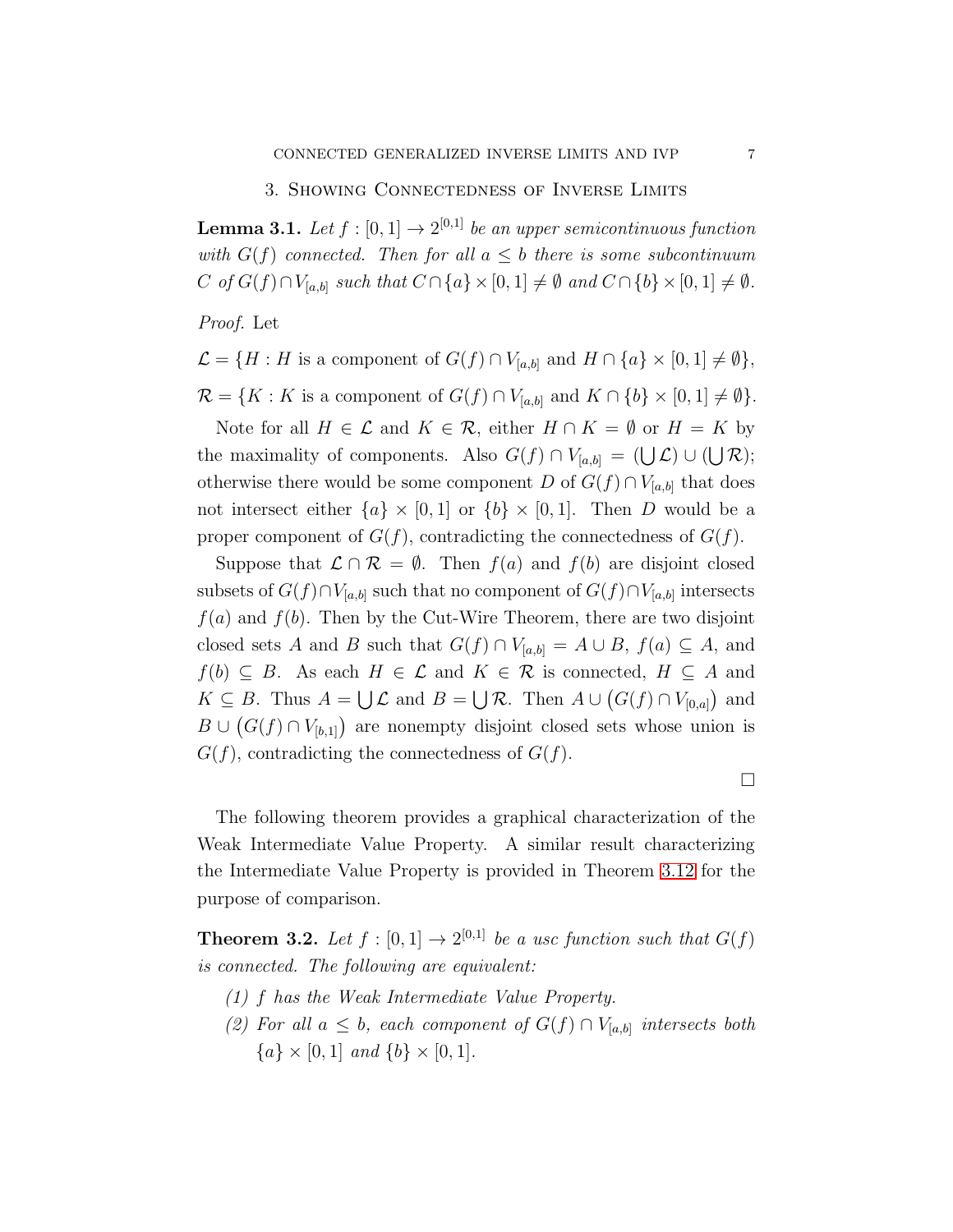*Proof.*  $(1 \Rightarrow 2)$  As in Lemma [3.1,](#page-6-0) let

 $\mathcal{L} = \{H : H \text{ is a component of } G(f) \cap V_{[a,b]} \text{ and } H \cap \{a\} \times [0,1] \neq \emptyset \},\$  $\mathcal{R} = \{K : K \text{ is a component of } G(f) \cap V_{[a,b]} \text{ and } K \cap \{b\} \times [0,1] \neq \emptyset\}.$ Note every component D of  $G(f) \cap V_{[a,b]}$  is a member of either  $\mathcal L$  or  $\mathcal{R}$ ; otherwise D would be a proper component of  $G(f)$ , contradicting the assumption that  $G(f)$  is connected. By contradiction, suppose there is some component C of  $G(f) \cap V_{[a,b]}$  that does not intersect both  $\{a\} \times [0,1]$  and  $\{b\} \times [0,1]$ . Without loss of generality, suppose  $C \cap (\{b\} \times [0,1]) = \emptyset$ . Note this implies  $C \in \mathcal{L}$ . Then C and  $f(b)$  are nonempty disjoint closed subsets of  $G(f) \cap V_{[a,b]}$  such that no connected subset of  $G(f) \cap V_{[a,b]}$  intersects both C and  $\{b\} \times f(b)$ . Then by the Cut-Wire Theorem, there are disjoint closed sets A and B in  $G(f) \cap V_{[a,b]}$ such that  $A \cup B = G(f) \cap V_{[a,b]}, C \subseteq A$ , and  $\{b\} \times f(b) \subseteq B$ . Note that by the connectedness of each  $H \in \mathcal{L}$  and  $K \in \mathcal{R}$ ,  $H \subseteq A$  and  $K \subseteq B$ . Thus  $A = \bigcup_{H \in \mathcal{L} \setminus (\mathcal{L} \cap \mathcal{R})} H$  and  $B = \bigcup_{K \in \mathcal{R}} K$ .

Let  $x_1 = \max\{x : (x, y) \in A\}$ . By Lemma [3.1,](#page-6-0) there is some connected set  $D \subseteq B$  such that  $D \cap \{a\} \times [0, 1] \neq \emptyset$  and  $D \cap \{b\} \times [0, 1] \neq \emptyset$ . As D is connected, there is some point  $z \in f(x_1)$  such that  $(x_1, z) \in D$ . Note there is some  $y \in f(x_1)$  such that  $(x_1, y) \in A$  and either  $y > z$  or  $z > y$ . Without loss of generality, suppose  $z > y$ . Let  $y_1 = \max\{y :$  $(x_1, y) \in A$  and  $y < z$ . Define  $\epsilon = \min\{d(A, B), b - x_1\} > 0$ . Let  $x_2 = x_1 + \frac{\epsilon}{2}$  $\frac{\epsilon}{2}$  and  $y_2 \in f(x_2)$ . By the construction of  $x_1$  and  $x_2$ ,  $(x_2, y_2) \in B$ . So  $|y_2 - y_1| > \frac{\epsilon}{2}$  $\frac{\epsilon}{2}$ ; otherwise  $d((x_1, y_1), (x_2, y_2)) < \epsilon$ . Let  $y \in (y_1 - \frac{\epsilon}{2})$  $\frac{\epsilon}{2}, y_1 + \frac{\epsilon}{2}$  $\frac{\epsilon}{2}$ ) be between  $y_1$  and  $y_2$  and x between  $x_1$  and  $x_2$ . By definition of  $x_1, (x, y) \notin A$ . But  $d((x_1, y_1), (x, y)) < \epsilon$  so  $(x, y) \notin B$ . Thus for each x between  $x_1$  and  $x_2, y \notin f(x)$ , a contradiction.

 $(2 \Rightarrow 1)$  Choose  $x_1, x_2 \in [0, 1]$  and let  $y_1 \in f(x_1)$ . Suppose  $x_1 < x_2$ . Let C be a component of  $G(f) \cap V_{[x_1,x_2]}$  containing  $(x_1,y_1)$ . Choose  $y_2$ such that  $(x_2, y_2) \in C$ . As C is connected,  $\pi_2(C)$  is connected where  $\pi_2 : [0,1]^2 \to [0,1]$  is the projection map given by  $\pi_2(x,y) = y$ . Thus  $\pi_2(C)$  is an interval containing  $y_1$  and  $y_2$ . So for any y between  $y_1$  and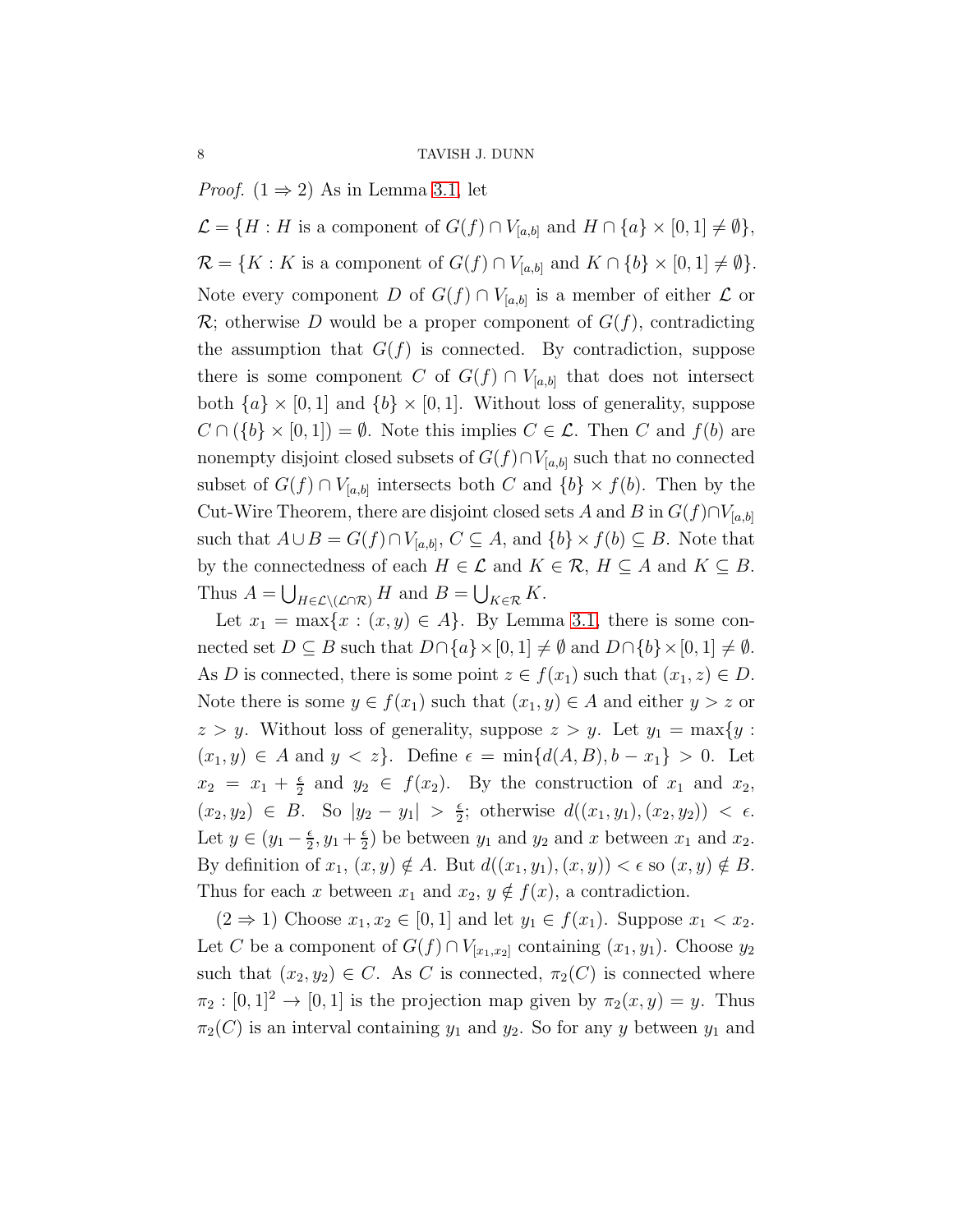$y_2$ , there is some  $x \in [x_1, x_2]$  such that  $(x, y) \in C$ , i.e.  $y \in f(x)$ . The case where  $x_1 > x_2$  follows by a similar argument.

 $\Box$ 

<span id="page-8-2"></span>**Corollary 3.3.** Lit  $f : [0,1] \rightarrow 2^{[0,1]}$  be usc function such that  $G(f)$ is connected. If  $f(x)$  is connected for every  $x \in [0,1]$ , then f has the Weak Intermediate Value Property.

*Proof.* Let  $0 \le a \le b \le 1$ . By Lemma [3.1,](#page-6-0) there is some component C of  $G(f) \cap V_{[a,b]}$  that intersects  $\{a\} \times [0,1]$  and  $\{b\} \times [0,1]$ . Since  $f(a)$  and  $f(b)$  are connected,  $C \cap (\{a\} \times [0,1]) = \{a\} \times f(a)$  and  $C \cap$  $(\{b\} \times [0,1]) = \{b\} \times f(b)$ . Let D be a component of  $G(f) \cap V_{[a,b]}$ . Since  $G(f)$  is connected, either  $D\cap({a} \times [0,1]) \neq \emptyset$  or  $D\cap({b} \times [0,1]) \neq \emptyset$ . In either case,  $C \cap D \neq \emptyset$ . Therefore  $D = C$ . Thus every component of  $G(f) \cap V_{[a,b]}$  intersects  $\{a\} \times [0,1]$  and  $\{b\} \times [0,1]$ , and f has the Weak Intermediate Value Property by Theorem [3.2.](#page-6-1)

<span id="page-8-1"></span>**Theorem 3.4.** Let  $f : [0,1] \rightarrow 2^{[0,1]}$  be a function that is upper semicontinuous and has the Weak Intermediate Value Property, and suppose  $G(f)$  be connected. Then  $G(f)$  contains no L-sets or R-sets.

*Proof.* We show that  $G(f)$  contains no L-sets. That there are no R-sets follows by a symmetric argument. By way of contradiction, suppose there are some  $A_1 = [a, b]$  and  $A_0 = [c, d]$  such that  $A_1 \times A_0$  frames an L-set of  $G(f)$ . Let  $\epsilon > 0$  and  $C' \subset L$  be a component of  $G(f) \cap Z(\epsilon)$ that contains an  $L$ -set  $C$ . Then  $C'$  and  $C$  are connected sets that do not intersect any of  $[a, b] \times [0, c)$ ,  $[a, b] \times (d, 1]$ , or  $(b, 1] \times [0, 1]$ . Thus C is a component of  $V_{[a,b+\epsilon]}$ . However by Theorem [3.2,](#page-6-1)  $C \cap (\{b+\epsilon\} \times [0,1]) \neq$  $\emptyset$ , a contradiction.

<span id="page-8-0"></span>**Theorem 3.5.** For each  $n \in \mathbb{N}$ , let  $f_n : [0,1] \rightarrow 2^{[0,1]}$  be a surjective, upper-semicontinuous function with the Weak Intermediate Value Property and a connected graph  $G(f_n)$ . Then  $\varprojlim\{[0, 1], f_n\}$  is connected.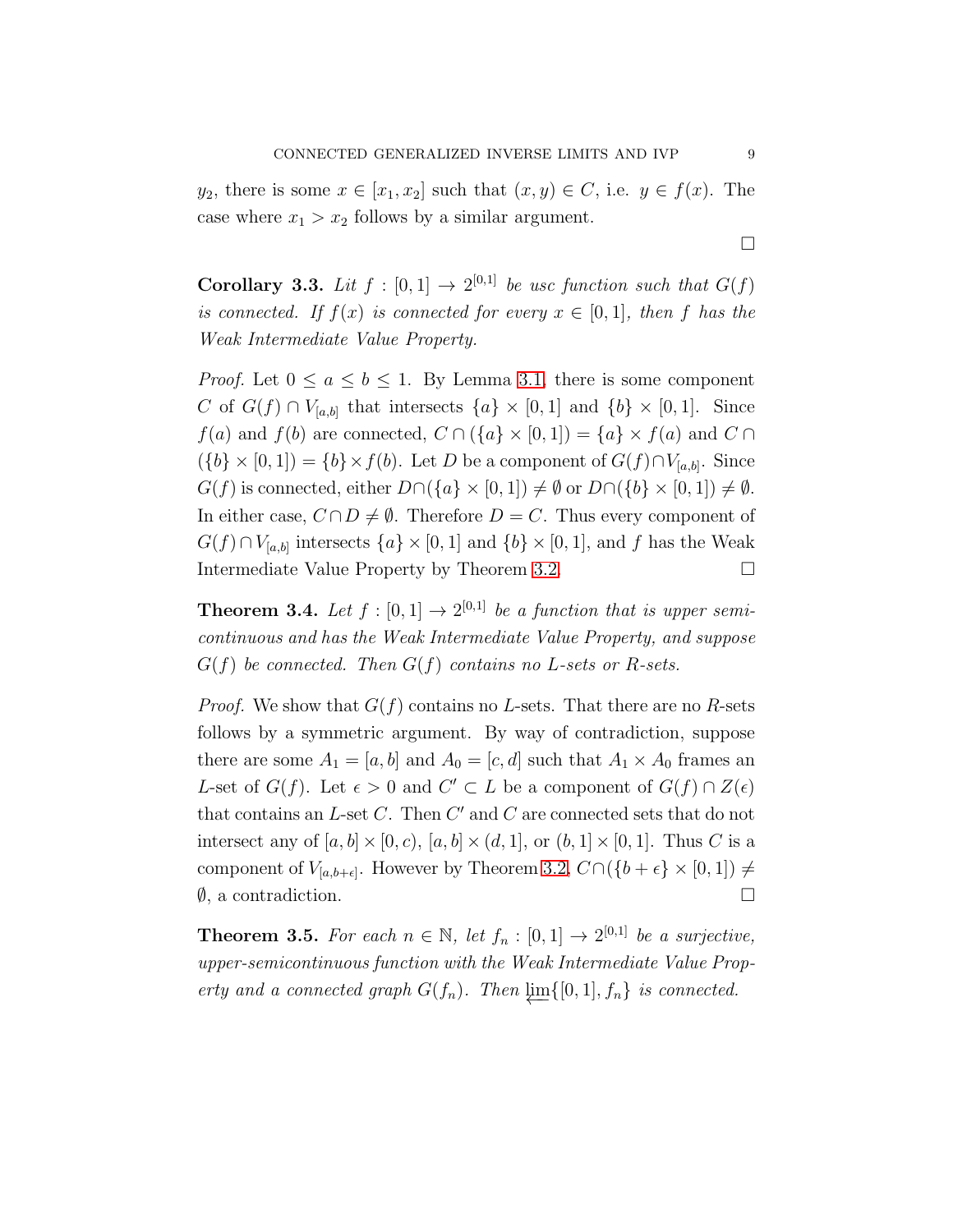*Proof.* By Theorem [3.4,](#page-8-1)  $G(f)$  contains no L-sets or R-sets. Then condition (1) of the definition of a CC-sequence cannot be met. It follows that the system does not admit a CC-sequence, and therefore  $\lim\{0, 1\}, f\}$  is connected by Theorem [2.6.](#page-5-0)

Remark. Jonathan Medaugh has informed the author that Theorem [3.5](#page-8-0) would hold if  $f_n^{-1}$ , rather than  $f_n$ , were assumed to have the Weak Intermediate Value Property for each  $n$ . One approach to the proof of such a result would involve finite Mahavier products  $G_n(f_1, f_2, \ldots, f_n)$ and the fact that  $G_n(f_1, f_2, \ldots, f_n)$  and  $G_n(f_n^{-1}, f_{n-1}^{-1}, \ldots, f_1^{-1})$  are homeomorphic [\[1,](#page-16-6) Theorem 2.11].

Before examining the structure of usc functions with the Weak Intermediate Property as unions of their subgraphs, we must introduce the notion of convergence in the hyperspace  $2<sup>X</sup>$  with the Hausdorff topology, i.e. what it means for a sequence of subsets of a metric space to converge. The following definition and three theorems can be found in [\[7\]](#page-16-7).

**Definition 3.6.** Let X be a space and  $\{A_i\}_{i\in\omega}$  be a sequence of subsets of X. We define  $\overline{\lim} A_i$  and  $\underline{\lim} A_i$  as follows:

 $\overline{\lim} A_i = \{x \in X : \text{for every open set } U \ni x, U \cap A_i \neq \emptyset \text{ for infinitely many } i\},\$  $\underline{\lim} A_i = \{x \in X : \text{for every open set } U \ni x, U \cap A_i \neq \emptyset \text{ for cofinitely many } i\}.$ If  $\lim A_i = \underline{\lim} A_i$ , we define  $\lim A_i = \lim A_i = \underline{\lim} A_i$ .

<span id="page-9-0"></span>**Theorem 3.7.** Let X be a compact metric space. Then  $2^X$  is compact.

**Theorem 3.8.** Let X be a compact metric space. Then  $C(X)$  is compact.

<span id="page-9-1"></span>**Theorem 3.9.** If X is a compact metric space and if  $\{E_i\}_{i\in\omega}$  is a sequence of connected subsets of X such that  $\lim_{i \to \infty} E_i \neq \emptyset$ , then  $\lim_{i \to \infty} E_i$ is connected.

<span id="page-9-2"></span>**Theorem 3.10.** Let  $f : [0,1] \rightarrow 2^{[0,1]}$  be an upper semicontinuous function such that  $G(f)$  is connected. If f has the Weak Intermediate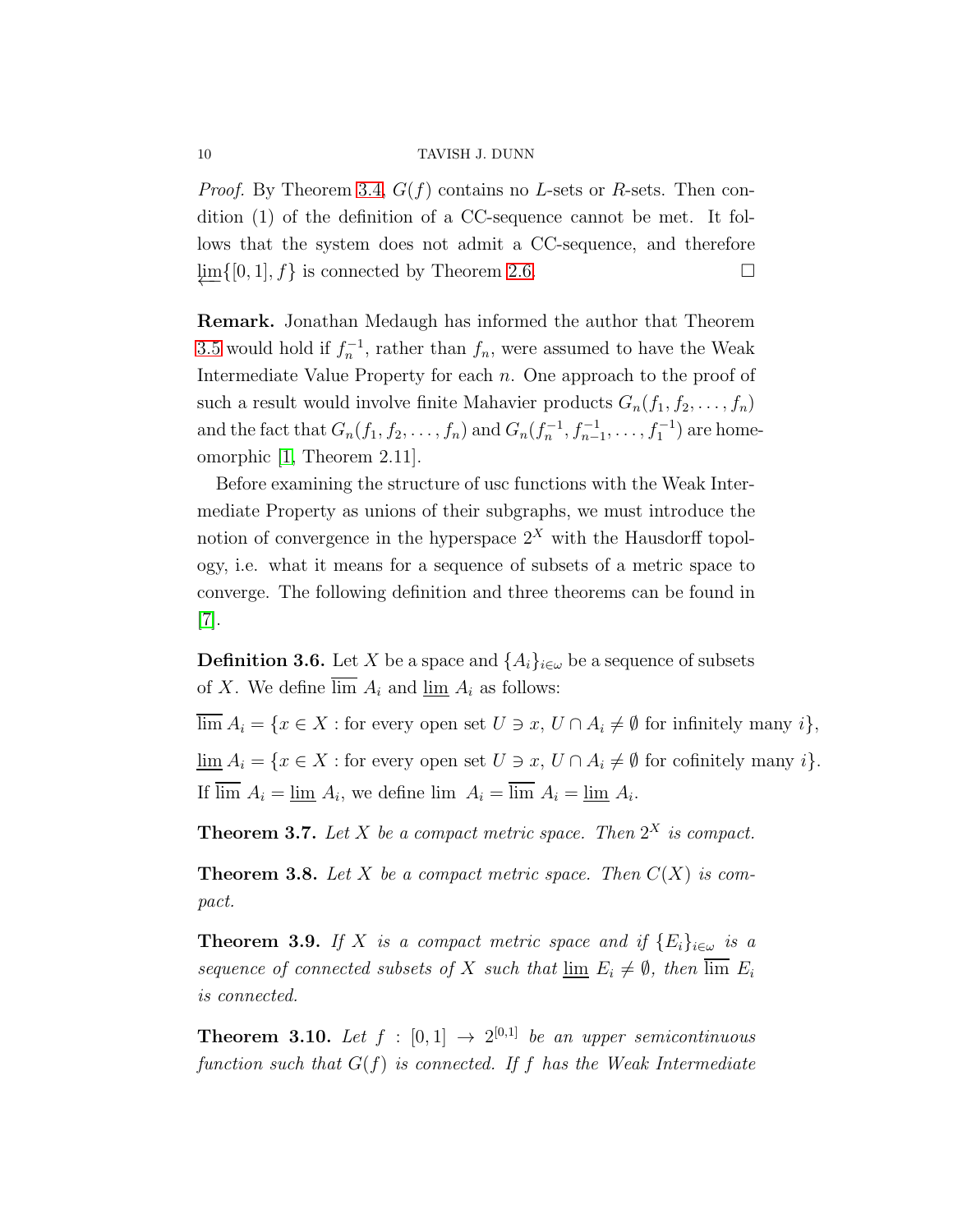Value Property, then there is a collection F of functions  $g : [0,1] \rightarrow$  $C([0, 1])$  that satisfies the following:

- (1) Each  $g \in \mathcal{F}$  is upper semicontinuous and has the Weak Intermediate Value Property.
- (2)  $G(f) = \bigcup_{g \in \mathcal{F}} G(g)$ .

*Proof.* It suffices to show that for each  $(x, y) \in G(f)$ , there is an upper semicontinuous function  $g : [0,1] \rightarrow C([0,1])$  such that  $(x, y) \in$  $G(g) \subseteq G(f)$ . To that end, suppose  $(x, y) \in G(f)$ . For each  $n \in \mathbb{N}$ , define  $\mathcal{G}_n$  to be the collection of set-valued functions  $g_n$  that satisfy the following: let  $0 \leq i < 2^n$  such that  $\frac{i}{2^n} \leq x \leq \frac{i+1}{2^n}$  and  $C_{n,i}$ be the component of  $G(f) \cap V_{\left[\frac{i}{2^n}, \frac{i+1}{2^n}\right]}$  containing  $(x, y)$ . By Theo-rem [3.2,](#page-6-1)  $C_{n,i} \cap \left( \left\{ \frac{i+1}{2^n} \right\} \times [0,1] \right) \neq \emptyset$ . Choose a component  $C_{n,i+1}$ of  $G(f) \cap V_{\left[\frac{i+1}{2^n}, \frac{i+2}{2^n}\right]}$  such that  $C_{n,i} \cap C_{n,i+1} \neq \emptyset$ . Then by Theorem [3.2,](#page-6-1)  $C_{n,i+1} \cap \left(\frac{i+2}{2^n}\right) \times [0,1]\right) \neq \emptyset$ . Continuing inductively, for each  $i < j < 2<sup>n</sup>$ , we may choose a component  $C_{n,j}$  of  $G(f) \cap V_{\left[\frac{j}{2<sup>n</sup>, \frac{j+1}{2<sup>n</sup>}{2<sup>n</sup>}}\right]}$  such that  $C_{n,j-1} \cap C_{n,j} \neq \emptyset$  and  $C_{n,j} \cap (\{\frac{j+1}{2^n}\}\times [0,1]) \neq \emptyset$ . By a similar argument, for  $0 \leq j < i$ , we may choose a component  $C_{n,j}$  of  $G(f) \cap V_{\left[\frac{j}{2^n}, \frac{j+1}{2^n}\right]}$ such that  $C_{n,j} \cap C_{n,j+1} \neq \emptyset$  and  $C_{n,j} \cap (\{\frac{j}{2^n}\}\times[0,1]) \neq \emptyset$ . So for  $0 \leq j < 2^n$  there are components  $C_{n,j}$  of  $G(f) \cap V_{\left[\frac{j}{2^n}, \frac{j+1}{2^n}\right]}$  such that  $C_{n,j} \cap C_{n,k} \neq \emptyset$  if and only if  $|j-k| \leq 1$ . Define  $G(g_n) = \bigcup_{j \leq 2^n} C_{n,j}$ . Then  $g_n$  is upper semicontinuous and has a connected graph. Since for any  $i < 2^n$  and component  $C_{n,i}$  of  $G(f) \cap V_{\left[\frac{i}{2^n}, \frac{i+1}{2^n}\right]}$  there is some  $g_n \in \mathcal{G}_n$  with  $C_{n,i} \subseteq G(g_n)$ ,  $\bigcup_{g_n \in \mathcal{G}_n} G(g_n) = G(f)$ .

Let  $\{G(g_n)\}_{n\in\mathbb{N}}$  be a sequence of subcontinua of  $G(f)$  where  $g_n \in$  $\mathcal{G}_n$  for each *n*. By Lemma [3.7,](#page-9-0) there is a convergent subsequence  ${G(g_{n_k})}_{k \in \mathbb{N}}$  such that  $\lim G(g_{n_k})$  is a subcontinuum of  $G(f)$ . Define g by  $G(g) = \lim G(g_{n_k})$ . Then g is usc and has a connected graph. Furthermore  $(x, y) \in G(g)$ , as  $(x, y) \in G(g_{n_k})$  for every k. Since  $(\{0\} \times g_{n_k}(0)) \in 2^{[0,1]^2}$  for each k, there is a convergent subsequence of  $\{\{0\} \times \{g_{n_k}(0)\}\}\$ . Then  $\lim (\{0\} \times g_{n_k}(0))$  is a nonempty subset of  $\lim G(g_{n_k}) = \lim G(g_{n_k}) = G(g)$ . Thus  $g(0) \neq \emptyset$ . Similarly  $g(1) \neq \emptyset$ . As  $G(q)$  is connected, g is a usc function on [0, 1]. Let F consist of all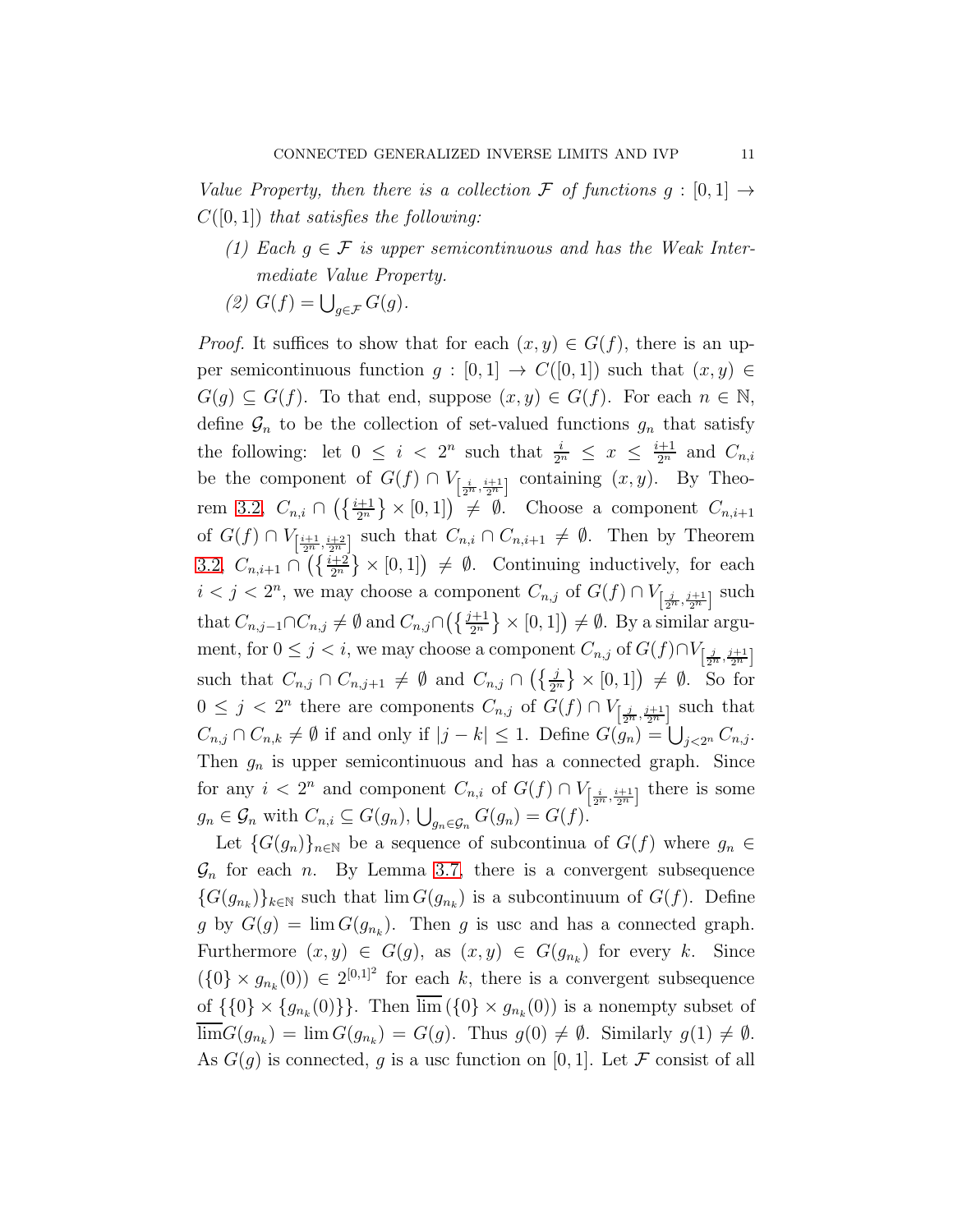such functions g for any  $(x, y) \in G(f)$  and any sequence  $\{G(g_n)\}_{n\in\mathbb{N}}$ where  $g_n \in \mathcal{G}_n$  for each n.

In order to show  $g(x)$  is connected for each  $x \in [0,1]$ , let  $(x, y)$ ,  $(x, y') \in$  $G(g_{\alpha})$ . Then for each k there are points  $(x_{n_k}, y_{n_k})$ ,  $(x'_{n_k}, y'_{n_k}) \in G(g_{n_k})$ such that  $(x_{n_k}, y_{n_k}) \to (x, y)$  and  $(x'_{n_k}, y'_{n_k}) \to (x, y')$ . Let  $i_{n_k}$  and  $j_{n_k}$ be the largest and smallest integers respectively such that  $x_{n_k}, x'_{n_k} \in$  $\left\lceil \frac{i_{n_k}}{n_k} \right\rceil$  $\frac{i_{n_k}}{2^{n_k}}, \frac{j_{n_k}}{2^{n_k}}$  $\left\lfloor \frac{j_{n_k}}{2^{n_k}} \right\rfloor$ . Note that  $\frac{i_{n_k}}{2^{n_k}}, \frac{j_{n_k}}{2^{n_k}}$  $\frac{Jn_k}{2^{n_k}} \to x$  because  $x_{n_k}, x'_{n_k} \to x$ . By the construction of the  $g'_{n_k} s$ ,  $A_{n_k} = G(g_{n_k}) \cap V_{\left[\frac{i n_k}{2^{n_k}}, \frac{j n_k}{2^{n_k}}\right]}$  is a subcontinuum containing  $(x_{n_k}, y_{n_k})$  and  $(x'_{n_k}, y'_{n_k})$ . So  $(x, y), (x, y') \in \underline{\lim} A_{n_k}$ . Then by Theorem [3.9,](#page-9-1)  $\lim A_{n_k}$  is a connected subset of  $\lim G(g_{n_k}) = G(g)$  containing  $(x, y)$  and  $(x, y')$ . Since  $\frac{i_{n_k}}{2^{n_k}}, \frac{j_{n_k}}{2^{n_k}}$  $\frac{Jn_k}{2^{n_k}} \to x$ ,  $\lim A_{n_k} \subseteq (\{x\} \times f(x)).$ As y and y' are arbitrary elements of  $g(x)$ ,  $g(x)$  is connected. Then by Corollary [3.3,](#page-8-2) g has the Weak Intermediate Value Property.

Next we show that  $G(f) = \bigcup_{\alpha \in \Lambda} G(g)$ . That  $\bigcup_{\alpha \in \Lambda} G(g_{\alpha}) \subseteq G(f)$ follows from the fact that  $G(g_{\alpha}) \subseteq G(f)$  for each  $\alpha$ . To show  $G(f) \subseteq$  $\bigcup_{\alpha\in\Lambda}G(g_{\alpha}),$  let  $(x, y)\in G(f)$ . Then for each  $n\in\mathbb{N}$ , there is a usc function  $g_n \in \mathcal{G}_n$  such that  $(x, y) \in G(g_n)$ . Then there is a convergent subsequence  $\{G(g_{n_k})\}$ . Let  $g_{\alpha} \in \mathcal{F}$  be such that  $G(g_{\alpha}) = \lim G(g_{n_k})$ . Then  $(x, y) \in G(g_{\alpha}).$ 

$$
\Box
$$

<span id="page-11-0"></span>**Theorem 3.11** (Nall, [\[10\]](#page-17-0)). Suppose X is a compact metric space, and  ${F_{\alpha}}_{\alpha\in\Lambda}$  is a collection of closed subsets of  $X \times X$  such that for each  $x \in X$  and each  $\alpha \in \Lambda$ , the set  $\{y \in X : (x, y) \in F_{\alpha}\}\$ is nonempty and connected, and such that  $F = \bigcup_{\alpha \in \Lambda} F_{\alpha}$  is a closed connected subset of  $X \times X$  such that for each  $y \in X$ , the set  $\{x \in X : (x, y) \in F\}$  is nonempty. Then  $\lim F$  is connected.

Using the description of usc functions with the Weak Intermediate Value Property from Theorem [3.10](#page-9-2) together with Theorem [3.11,](#page-11-0) we may provide an alternate proof for Theorem [3.5](#page-8-0) in the context of inverse limits with a single bonding map. Suppose  $f : [0,1] \rightarrow 2^{[0,1]}$  is usc, surjective, and has the Weak Intermediate Value Property and that  $G(f)$  is connected. Then there is a collection  ${g_{\alpha}}_{\alpha\in\Lambda}$  of usc functions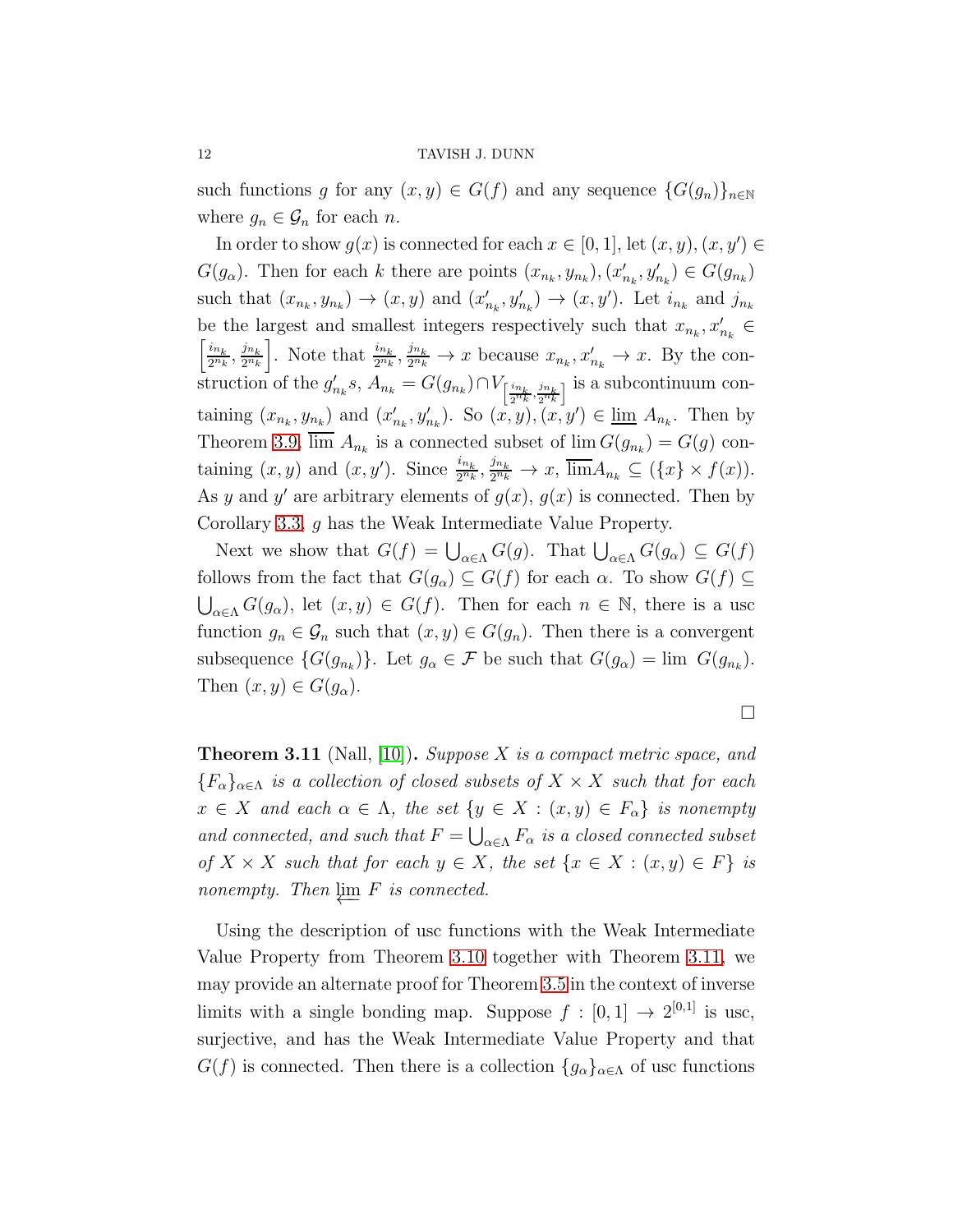$g_{\alpha} : [0,1] \rightarrow C([0,1])$  as described by Theorem [3.10.](#page-9-2) Letting  $F_{\alpha} =$  $G(g_{\alpha})$  for each  $\alpha \in \Lambda$ , we obtain a collection of subcontinua of  $[0,1]^2$ such that for each  $x \in [0,1]$ ,  $\{y \in [0,1] : (x,y) \in F_\alpha\}$  is a nonempty continuum and  $F = \bigcup_{\alpha \in \Lambda} G(g_{\alpha}) = G(f)$ . As f is surjective, for each y ∈ [0, 1], { $x \in [0, 1] : (x, y) \in F$ } ≠  $\emptyset$ . Thus  $\varprojlim F = \varprojlim \{ [0, 1], f \}$  is connected by Theorem [3.11.](#page-11-0)

<span id="page-12-0"></span>**Theorem 3.12.** Let  $f : [0,1] \rightarrow 2^{[0,1]}$  be usc. Then the following are equivalent.

- (1) f has the Intermediate Value Property.
- (2) For all  $a \leq b$ ,  $G(f) \cap V_{[a,b]}$  is connected and  $G(f) \cap V_{[a,b]} =$  $G(f) \cap V_{(a,b)}$ .

*Proof.*  $(1 \Rightarrow 2)$  Suppose f has the Intermediate Value Property. In order to show that for all  $a \leq b G(f) \cap V_{[a,b]}$  is connected, we first show that  $f(x)$  is connected for each  $x \in [0,1]$ . By way of contradiction, suppose there is an  $x_1$  such that  $f(x_1)$  is disconnected. Let  $U_1$  and  $U_2$ be two intervals open in [0, 1] such that  $f(x_1) \subseteq U_1 \cup U_2$ ,  $f(x_1) \cap U_1 \neq \emptyset$ ,  $f(x_1) \cap U_2 \neq \emptyset$  and  $\overline{U}_1 \cap \overline{U}_2 = \emptyset$ .

Since f is usc, there is an open set  $V \ni x_1$  such that if  $x \in V$ , then  $f(x) \subseteq U_1 \cup U_2$ . Let  $x_2 \in V \setminus \{x_1\}$  and choose  $y_2 \in f(x_2)$ . Then  $y_2 \in U_1$  or  $y_2 \in U_2$ . Without loss of generality, suppose  $y_2 \in U_2$ . Let  $y_1 \in f(x_1) \cap U_1$ . Then there is some  $y \in [0,1] \setminus (U_1 \cup U_2)$  strictly between  $y_1$  and  $y_2$ . Let x be between  $x_1$  and  $x_2$ . Then since  $x \in V$ ,  $f(x) \subseteq U_1 \cup U_2$ . So  $y \notin f(x)$ , contradicting the assumption that f has the Intermediate Value Property. Thus  $f(x)$  is connected for all  $x \in [0, 1].$ 

Let  $K_1$  and  $K_2$  be components of  $G(f) \cap V_{[a,b]}$ . Since f has the Intermediate Value Property and therefore the Weak Intermediate Value Property,  $K_1 \cap (\{a\} \times [0,1]) \neq \emptyset$  and  $K_2 \cap (\{a\} \times [0,1]) \neq \emptyset$  by Theorem [3.2.](#page-6-1) But because  $f(a)$  is connected,  $\{a\} \times f(a)$  is connected and intersects both  $K_1$  and  $K_2$ . So  $K_1 \cap K_2 \neq \emptyset$  as  $K_1$  and  $K_2$  are components. Hence  $K_1 = K_2$ , making  $G(f) \cap V_{[a,b]}$  connected.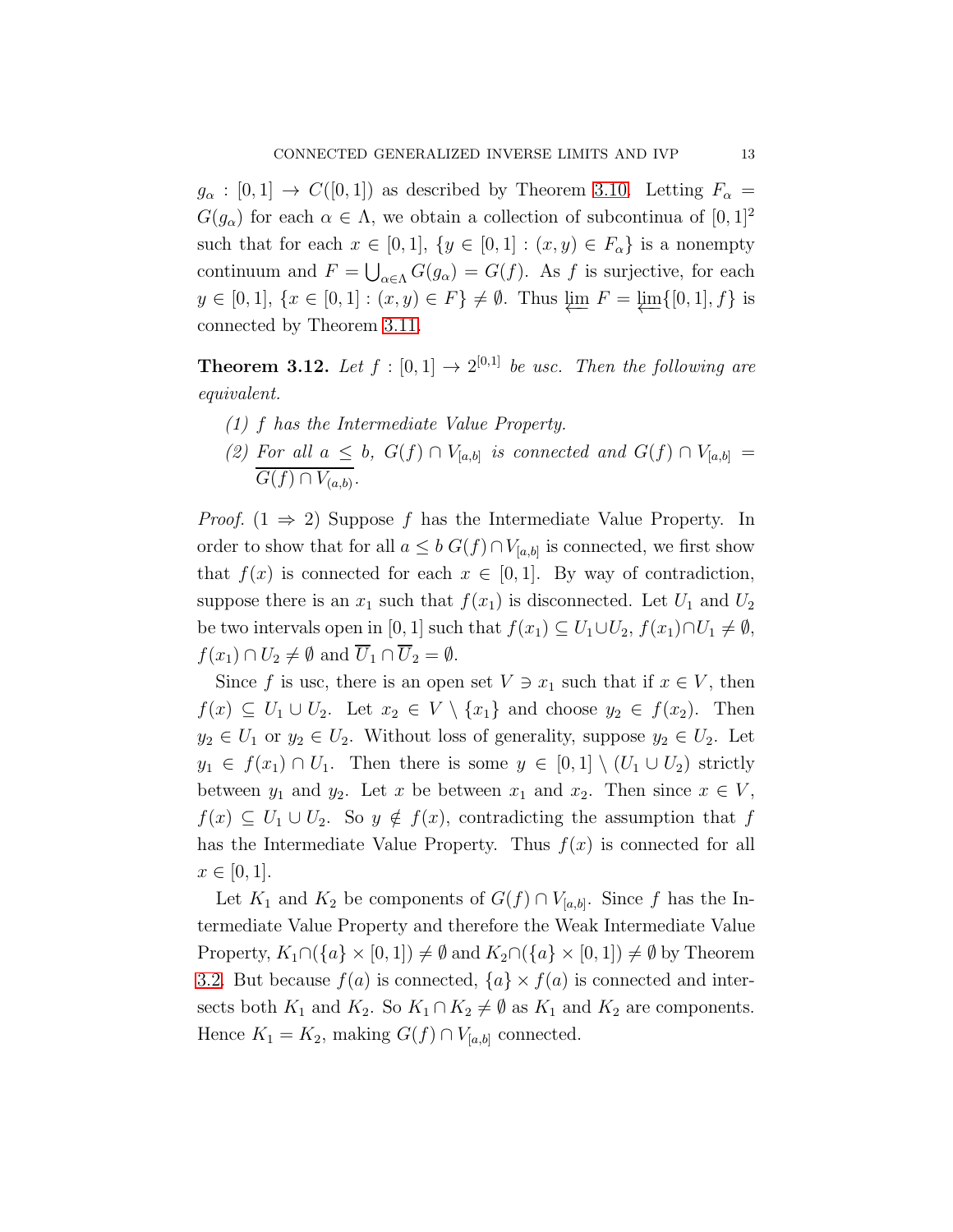Next we show  $G(f) \cap V_{[a,b]} = G(f) \cap V_{(a,b)}$ . If  $f(a)$  is a singleton, then  $(a, f(a)) \in \overline{G(f) \cap V_{(a,b)}}$  as f is usc. Similarly if  $f(b)$  is a singleton, then  $(b, f(b)) \in G(f) \cap V_{(a,b)}$ . Suppose  $f(a)$  is nondegenerate. Let  $\{(a_n, z_n)\}_{n\in\omega}$  be a sequence in  $G(f) \cap V_{(a,b)}$  such that  $a_n \to a$ . Taking subsequences if necessary, we may choose the sequence such that  $\{z_n\}_{n\in\omega}$  converges to some  $z \in f(a)$ . So  $(a, z) \in G(f) \cap V_{(a,b)}$ .

Let  $y \in f(a) \setminus \{z\}$  and let  $\epsilon > 0$  such that  $|z - y| > \epsilon$ . Since  $z_n \to z$ , there is  $N \in \mathbb{N}$  such that if  $n \geq N$ , then y is not between  $z_n$  and z. Let  $y_\epsilon$  be strictly between y and  $z_n$  for all  $n \geq N$  such that  $|y - y_{\epsilon}| < \epsilon$ . Since f has the Intermediate Value Property, for each  $n \geq N$  there is some  $x_n \in (a, a_n)$  such that  $y_{\epsilon} \in f(a_n)$ . Then  $a_n \to a$  and  $(a, y_\epsilon) \in G(f) \cap V_{(a,b)}$ . By the same argument, for all  $0 < \delta < \epsilon$  there is some  $y_{\delta}$  such that  $(a, y_{\delta}) \in G(f) \cap V_{(a,b)}$ . Since  $d((a, y), (a, y_{\delta})) = \delta, (a, y) \in G(f) \cap V_{(a, b)}$ . Therefore  $\{a\} \times f(a) \subseteq$  $G(f) \cap V_{(a,b)}$ . By a similar argument,  $\{b\} \times f(b) \subseteq G(f) \cap V_{(a,b)}$ . Thus  $G(f) \cap V_{(a,b)} = G(f) \cap V_{[a,b]}.$ 

 $(2 \Rightarrow 1)$  The converse follows by contradiction. Suppose for all  $a \leq b$ ,  $G(f) \cap V_{[a,b]}$  is connected and  $G(f) \cap V_{[a,b]} = G(f) \cap V_{(a,b)}$ , but f does not have the Intermediate Value Property. Then there is some distinct  $x_1, x_2, y_1 \in f(x_1), y_2 \in f(x_2)$ , and y strictly between  $y_1$  and  $y_2$  such that  $y \notin f(x)$  for all x strictly between  $x_1$  and  $x_2$ . There are four cases depending on which of  $x_1$  and  $x_2$  is larger and which of  $y_1$  and  $y_2$  is larger. Suppose  $x_1 < x_2$  and  $y_1 < y_2$ . The proofs for the remaining cases are similar.

Since  $G(f) \cap V_{[x_1,x_2]} = \overline{G(f) \cap V_{(x_1,x_2)}},$  there are  $x_1 < a' < b' < x_2$ ,  $y_{a'} \in f(a')$  with  $y_{a'} < y$ , and  $y_{b'} \in f(b')$  with  $y_{b'} > y$ . So y is strictly between  $y_{a'}$  and  $y_{b'}$ , but  $y \notin f(x)$  for any  $x \in [a', b']$ . Thus  $G(f) \cap V_{[a', b']}$ is disconnected, a contradiction.

# 4. Examples

The first three examples demonstrate that Theorem [3.5](#page-8-0) is sharp in that the conditions on the bonding functions cannot be dropped. Example [4.4](#page-15-0) demonstrates that the inverse limit may be connected even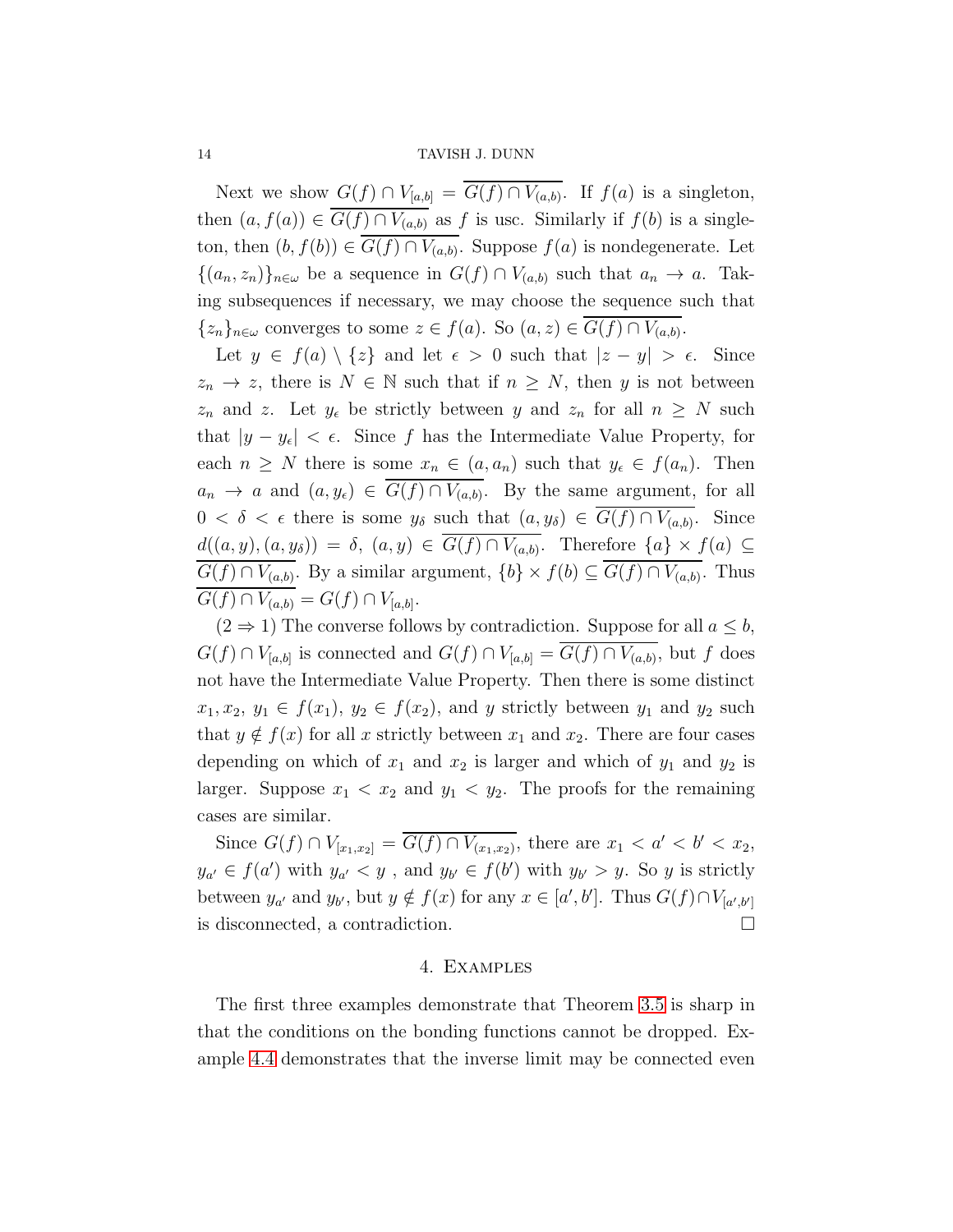if the bonding functions do not have the Weak Intermediate Value Property.

<span id="page-14-0"></span>**Example 4.1** (Nall). Let  $f : [0,1] \rightarrow 2^{[0,1]}$  be given by

$$
f(x) = \begin{cases} \frac{1}{3}x & 0 \le x < \frac{1}{2} \\ \left\{ \frac{1}{3}x, 2x - 1 \right\} & \frac{1}{2} \le x \le 1 \end{cases}
$$

Then f is an upper semicontinuous surjective function such that  $G(f)$ is connected that does not have the Weak Intermediate Value Property. Yet for each  $x_1 \in [0,1]$  for all  $y_1 \in f(x_1)$  and  $x_2 \geq x_1$ , there is some  $y_2 \in f(x_2)$  such that if y is between  $y_1$  and  $y_2$ , there is some x between  $x_1$  and  $x_2$  such that  $y \in f(x)$ . Let  $(x_1, y_1) = \left(\frac{1}{2}\right)$  $(\frac{1}{2},0)$  and  $x_2=\frac{1}{4}$  $rac{1}{4}$ . Since  $f\left(\frac{1}{4}\right)$  $\frac{1}{4}$  =  $\{\frac{1}{12}\}\$ ,  $y_2$  must be  $\frac{1}{12}$ . But  $\frac{1}{24} \notin f(x)$  for any  $x \in \left[\frac{1}{4}\right]$  $\frac{1}{4}$ ,  $\frac{1}{2}$  $\frac{1}{2}$ . So f does not have the Weak Intermediate Value Property. Further, Nall shows in [\[10\]](#page-17-0) that  $G(f^2)$  has an isolated point at  $(1,0)$ , so  $\downarrow \text{m}$ {[0, 1], f} is not connected.



FIGURE 1.  $G(f)$  (left) and  $G(f^2)$  (right) from Example [4.1](#page-14-0)

<span id="page-14-1"></span>**Example 4.2.** The function  $f : [0,1] \to 2^{[0,1]}$  given by  $f(x) = \{\frac{2}{3}x, \frac{2}{3}x + \frac{1}{3}\}$  $\frac{1}{3}$ is an upper semicontinuous function that is surjective and satisfies the Weak Intermediate Value Property. But  $G(f)$  is not connected, therefore  $\varprojlim\{[0, 1], f\}$  is not connected.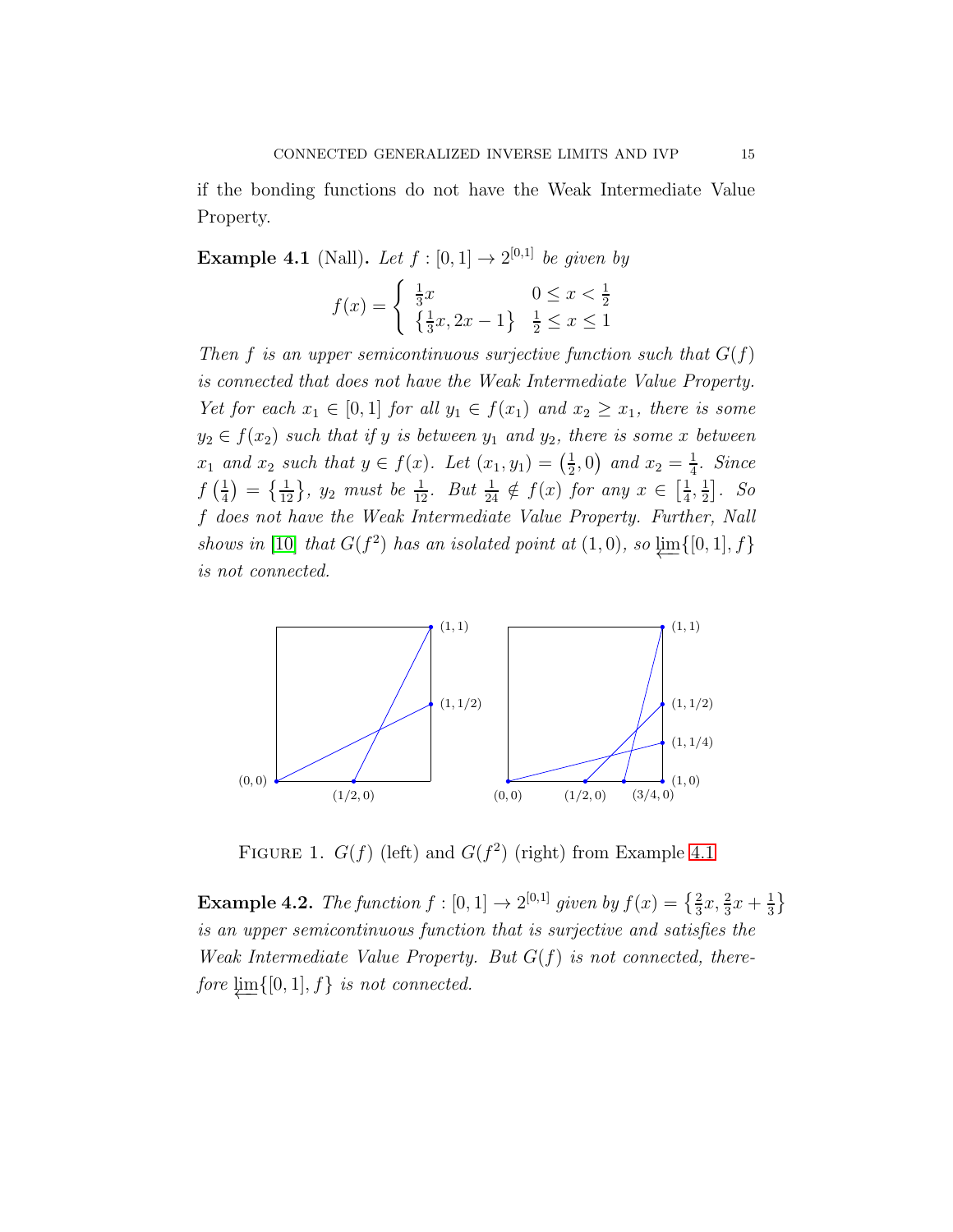16 TAVISH J. DUNN



FIGURE 2.  $G(f)$  from Example [4.2](#page-14-1)

<span id="page-15-1"></span>**Example 4.3.** The function  $f : [0,1] \rightarrow 2^{[0,1]}$  given by  $f(x) = \left\{\frac{1}{4}, \frac{3}{4}\right\}$  $\frac{3}{4}x + \frac{1}{4}$  $\frac{1}{4}$ is upper semicontinuous, satisfies the Weak Intermediate Value Property, and has a connected graph. But f is not surjective. Specifically if  $y \in [0, \frac{1}{4}]$  $\frac{1}{4}$ , there is no x with  $y \in f(x)$ . Thus  $\varprojlim\{[0,1], f\} =$  $\varprojlim\left\{\left[\frac{1}{4}\right]$  $\frac{1}{4}, 1$ ,  $f|_{\left[\frac{1}{4}, 1\right]}$  $\}$  which is not connected.



FIGURE 3.  $G(f)$  (left) and  $G(f|_{\left[\frac{1}{4},1\right]})$  (right) for Example [4.3](#page-15-1)

<span id="page-15-0"></span>**Example 4.4** (Ingram). Let  $f : [0,1] \rightarrow 2^{[0,1]}$  be given by

$$
f(x) = \begin{cases} \{0, x\} & 0 \le x \le \frac{1}{4} \\ 0 & \frac{1}{4} \le x \le 1 \\ [0, 1] & x = 1 \end{cases}
$$

Then f does not have the Weak Intermediate Value Property but  $\varprojlim\{[0,1], f\}$ is connected. If  $(x_1, y_1) = \left(\frac{1}{4}\right)$  $\frac{1}{4}$ ,  $\frac{1}{4}$  $\frac{1}{4}$ ) and  $x_2 = \frac{1}{2}$  $\frac{1}{2}$ , then  $y_2 = 0$ . But  $\frac{1}{8} \notin f(x)$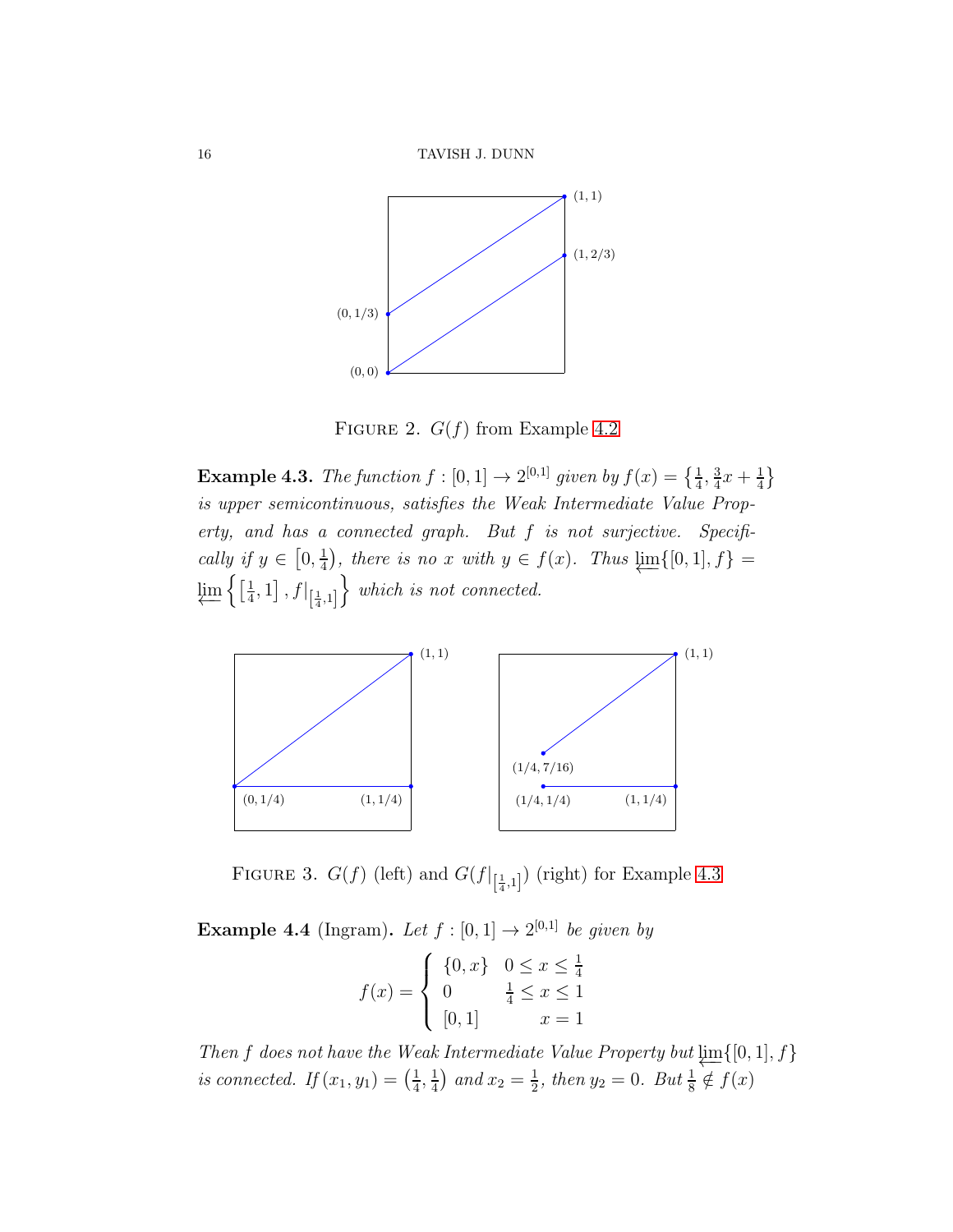for any  $x \in \left[\frac{1}{4}\right]$  $\frac{1}{4}, \frac{1}{2}$  $\frac{1}{2}$ ]. Ingram gives a proof that  $\varprojlim\{[0,1], f\}$  is connected can be found in Example 2.9 pg. 24 of [\[5\]](#page-16-2).



FIGURE 4.  $G(f)$  for Example [4.4](#page-15-0)

# 5. Acknowledgements

This research did not receive any specific grant from funding agencies in the public, commercial, or not-for-profit sectors. The author is grateful to David Ryden and Jonathan Meddaugh for their assistance in proofreading this paper.

# **REFERENCES**

- <span id="page-16-6"></span><span id="page-16-5"></span>[1] Wlodzimierz J. Charatonik, Robert P. Roe, *On Mahavier Products*, Topology and its Applications 166 (2014), pp. 92-97
- <span id="page-16-3"></span>[2] Tavish J. Dunn, David J. Ryden, *Periodicity and Indecomposability in Set-Valued Inverse Limits with Intermediate Value Property*, In progress
- <span id="page-16-4"></span>[3] Sina Greenwood, Judy Kennedy, *Connected generalized inverse limits*, Topology and its Applications 159 (2012), pp. 57-68.
- <span id="page-16-2"></span>[4] Sina Greenwood, Judy Kennedy, *Connected generalized inverse limits over intervals* Fundamenta Mathematicae 236 (2017), pp. 1-43.
- <span id="page-16-0"></span>[5] W.T. Ingram, *An Introduction to Inverse Limits with Set-valued Functions*, Springer Briefs in Mathematics, Springer, New York (2012)
- <span id="page-16-7"></span>[6] W.T. Ingram, William S. Mahavier, *Inverse Limits of Upper Semi-Continuous Set Valued Functions*, Houston J. Math., 32 (1)(2006), pp. 119-130.
- <span id="page-16-1"></span>[7] Sergio Macías, *Topics on Continua*, Chapman& Hall CRC (2005) pp. 19.
- [8] William S. Mahavier, *Inverse limits with subsets of*  $[0,1] \times [0,1]$ , Topology and its Applications 141 (2004), pp. 225-231